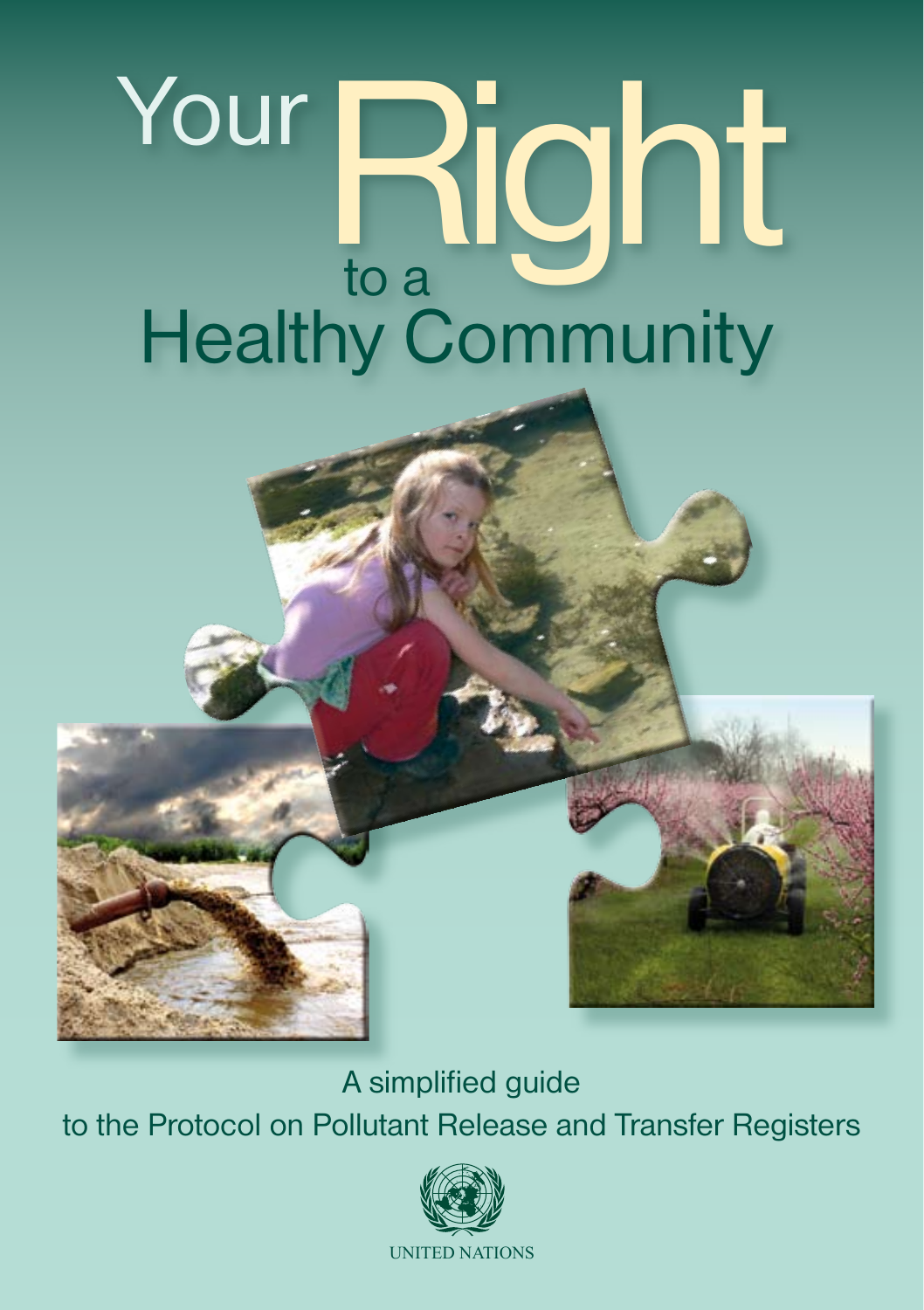The designations employed and the presentation of the material in this publication do not imply the expression of any opinion whatsoever on the part of the Secretariat of the United Nations concerning the legal status of any country, territory, city or area, or of its authorities, or concerning the delimitation of its frontiers and boundaries.

Published by the United Nations Economic Commission for Europe in January 2011. This book is intended for public information purposes only and is not an official document.

Permission is granted to reproduce or translate the contents giving appropriate credit.

Design: Jana Hajduchová

#### **For more information, please contact:**

Secretariat of the Convention on Access to Information, Public Participation in Decision-making and Access to Justice in Environmental Matters (Aarhus Convention) Environment, Housing and Land Management Division United Nations Economic Commission for Europe Palais des Nations, 8–14 Avenue de la Paix 1211 Geneva 10 Switzerland

E-mail: public.participation@unece.org Website: www.unece.org/env/pp/prtr.htm Information on national laws and practices: http://aarhusclearinghouse.unece.org

ECE/MP.PP/8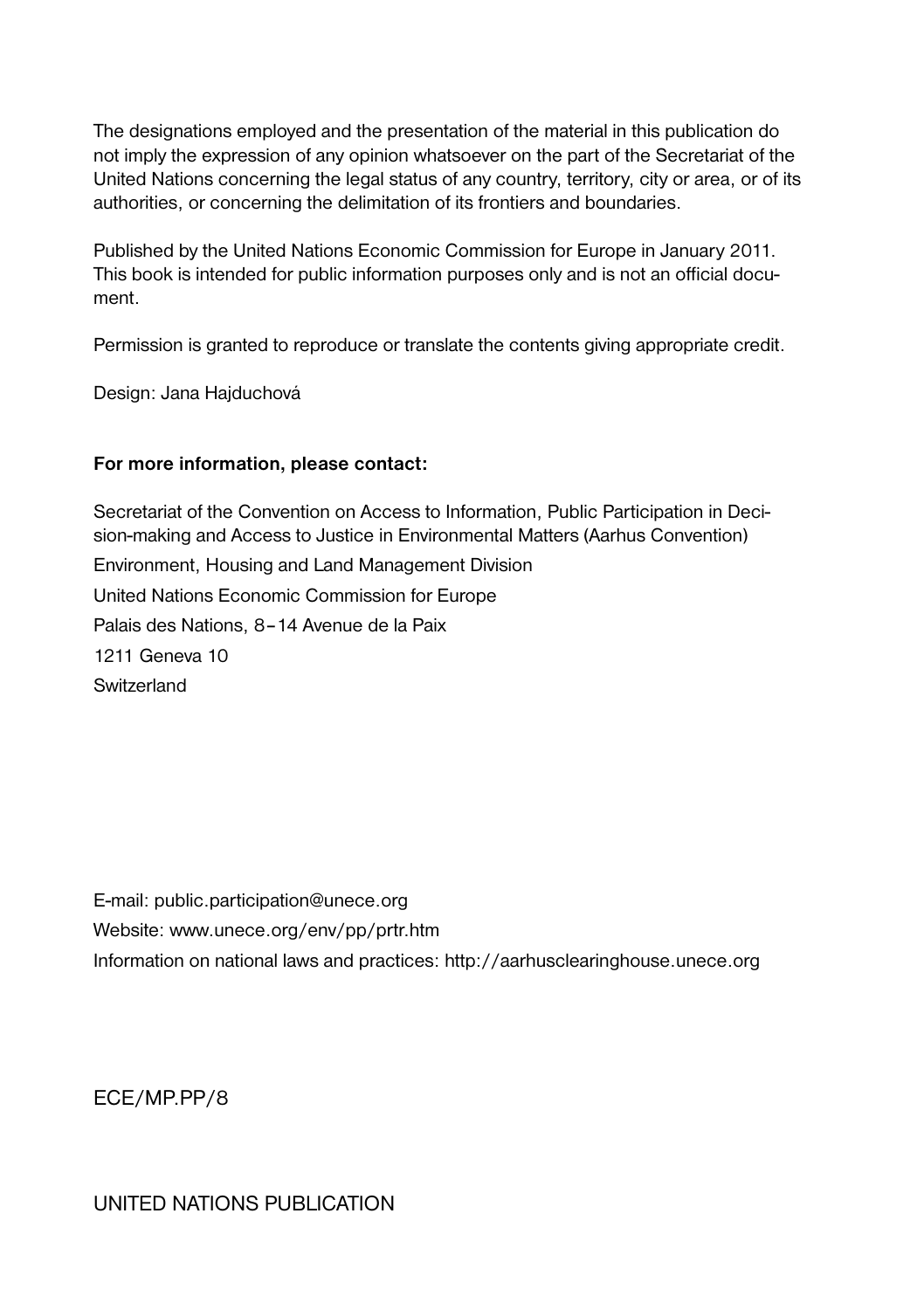# Your Right to a Healthy Community

A simplified guide to the Protocol on Pollutant Release and Transfer Registers



UNITED NATIONS New York and Geneva, 2011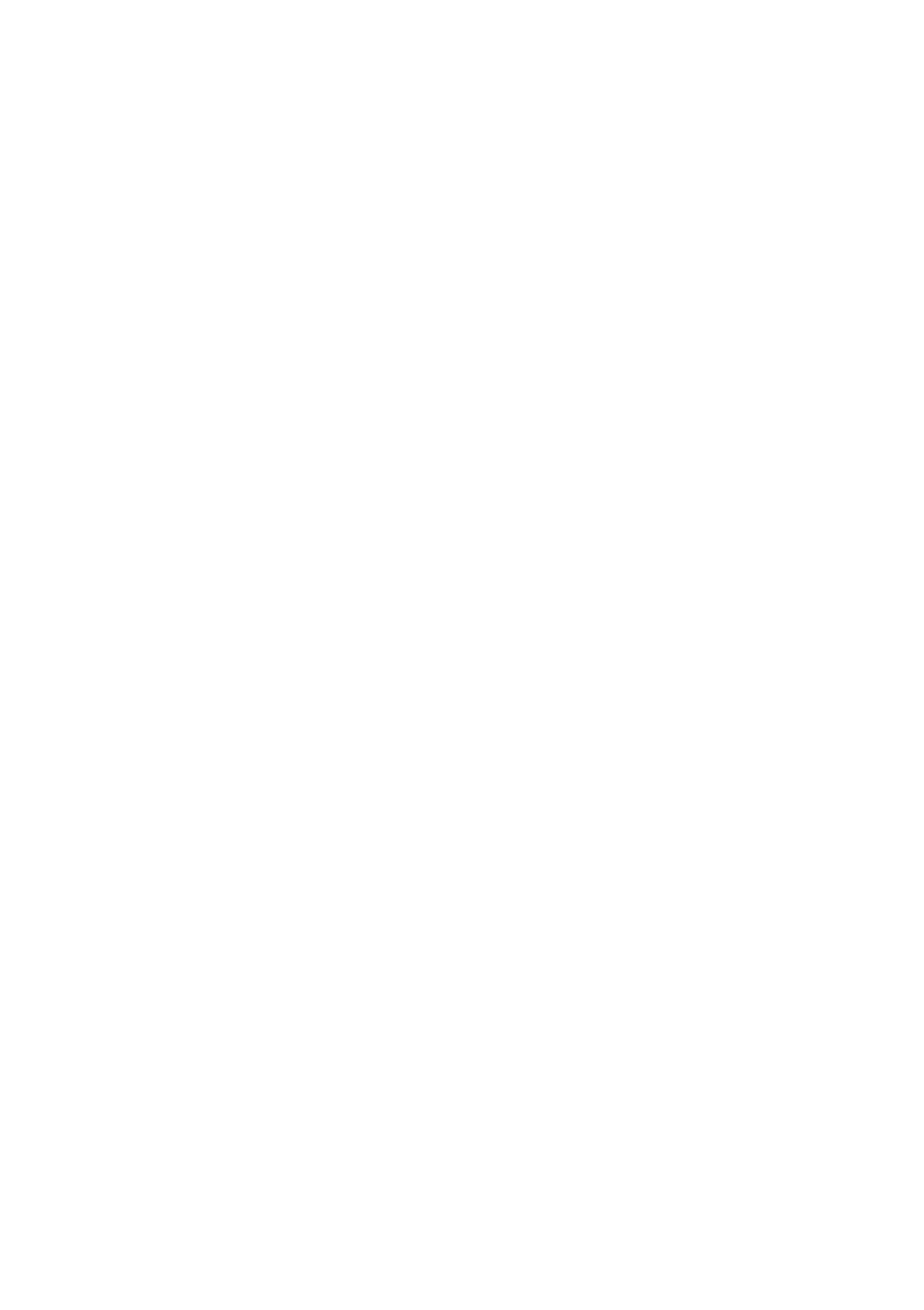## Foreword

Releases of pollutants into the air, water and land threaten public health and well-being, while undermining the Earth's fragile environment. Atmospheric pollution in particular changes the global climate, with far-reaching consequences for the sustainability of life as we know it on the planet.

Traditionally, Governments have relied upon legislation to deter inefficient use of fossil fuels, improve the management of natural resources and reduce the production of waste. In some areas, industry has responded by adopting cleaner and more efficient methods of production. Some of the most hazardous products have been banned outright, to protect consumers and threatened or endangered species.

The 2003 Kyiv Protocol on Pollutant Release and Transfer Registers (PRTRs), adopted in Kyiv, Ukraine, at an extraordinary session of the Meeting of the Parties to the Convention on Access to Information, Public Participation in Decision-making and Access to Justice in Environmental Matters (Aarhus Convention) in May 2003, seeks to reduce the burden of pollution and waste by establishing publicly accessible national pollutant registers. By requiring companies to produce annual reports on their releases and transfers of specified pollutants, the Protocol on PRTRs provides an incentive to reduce levels of pollution and promote cleaner systems of production and healthier communities and ecosystems.

Open to accession by States throughout the world, the Protocol and its parent instrument, the Aarhus Convention, have established a new benchmark in promoting transparency and accountability in the sphere of the environment. The Protocol in particular will enable ordinary members of the public, simply by using the Internet, to find out about the major sources of polluting emissions in their immediate neighbourhoods.

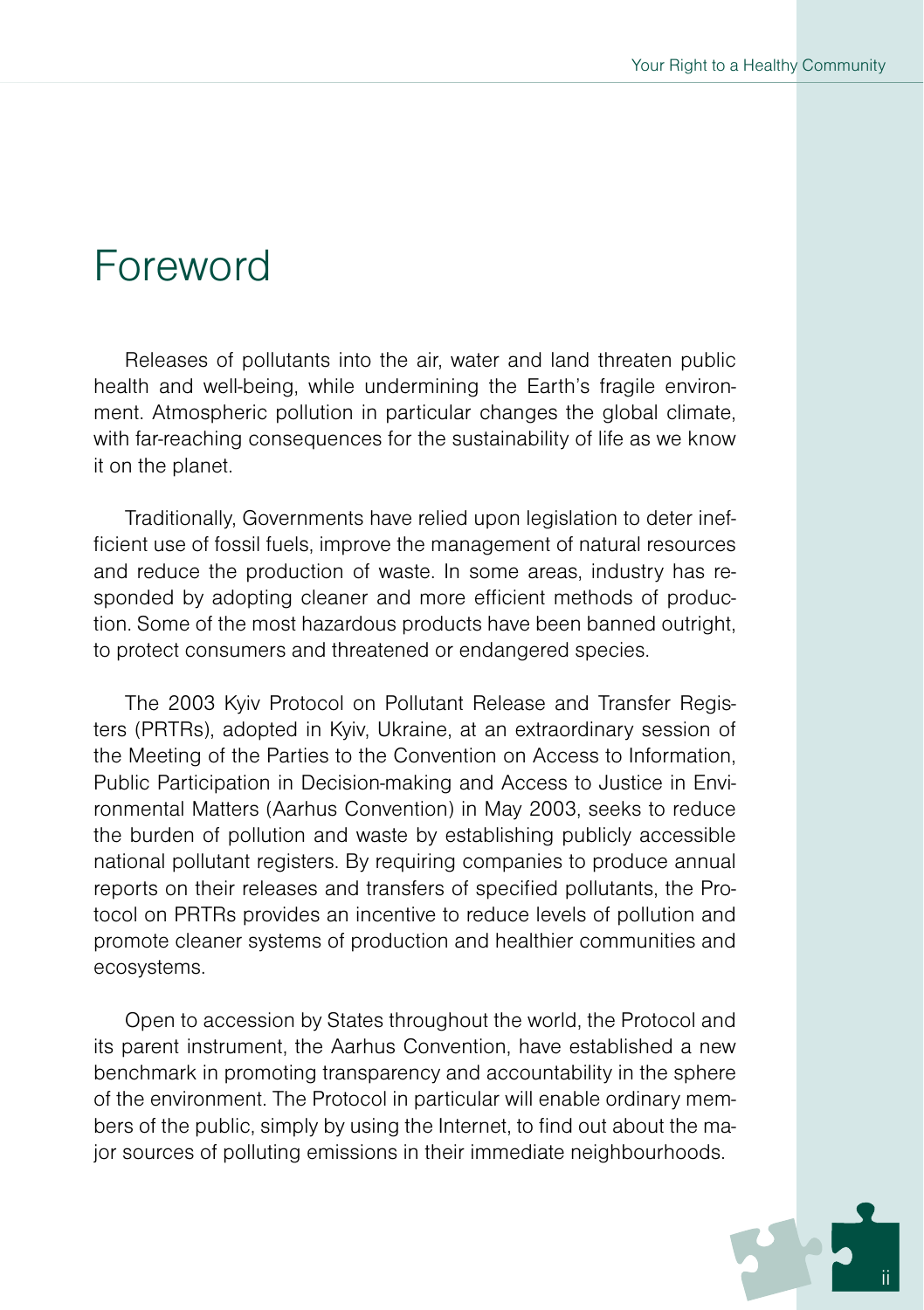The present simplified guide aims to promote understanding of this novel regulatory instrument and thereby lend support to the public's role in promoting better environmental performance through the study and use of PRTRs. I hope that it will be used by a wide range of stakeholders from countries that are Parties to the Kyiv Protocol, as well as from those that may become so in the future, in order to realize the full potential of this innovative approach to achieving sustainable development.

 $ku\ddot{s}$ 

**Ján Kubiš** Executive Secretary United Nations Economic Commission for Europe

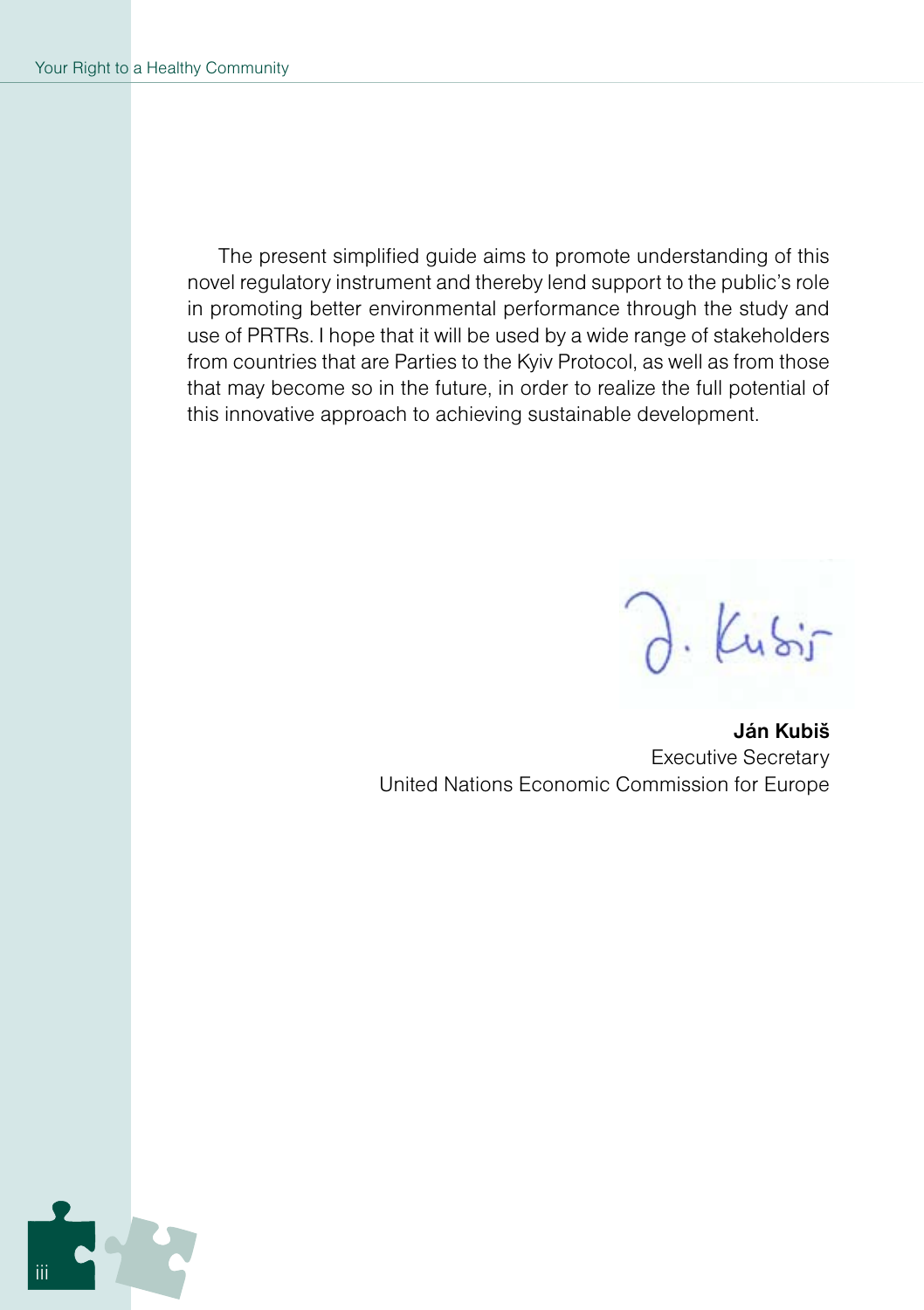## **Contents**

| I.                            | Introduction                                                                  | 4  |  |
|-------------------------------|-------------------------------------------------------------------------------|----|--|
|                               | II. The origin of the Protocol on Pollutant Release<br>and Transfer Registers | 5  |  |
|                               | III. How the Protocol works                                                   |    |  |
|                               | A. What gets reported?                                                        | 8  |  |
|                               | B. Who reports and when?                                                      | 11 |  |
|                               | C. To whom is the data reported?                                              | 12 |  |
|                               | D. How do I access PRTR information?                                          | 13 |  |
|                               | E. What uses can be made of PRTR information?                                 | 14 |  |
|                               | F. How can I participate in the development of national PRTRs?                | 15 |  |
|                               | IV. Consolidating progress: a framework for future activities                 |    |  |
|                               | V. Cooperating internationally to promote PRTRs                               | 19 |  |
| VI. Further information<br>21 |                                                                               |    |  |

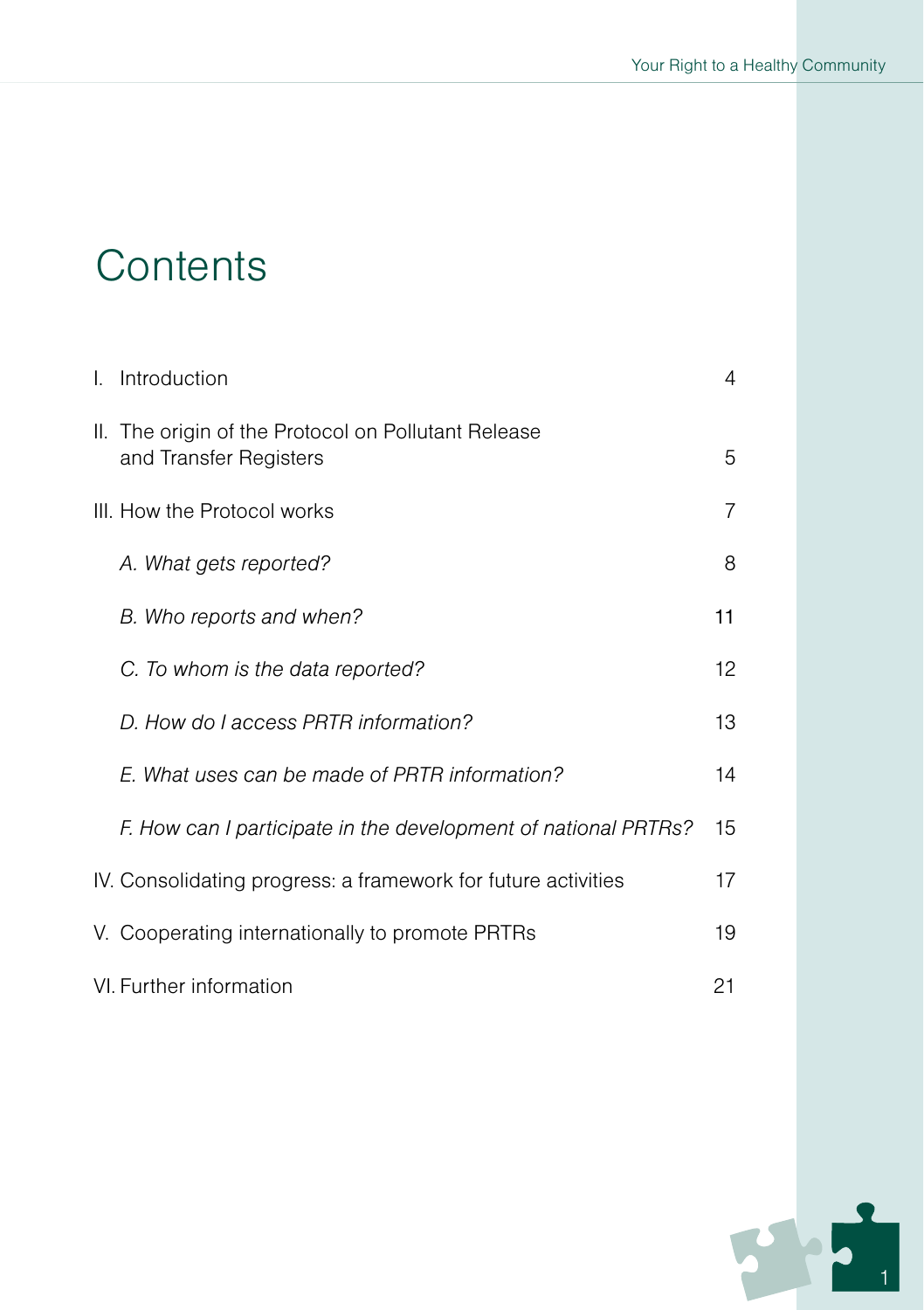#### *Parties and Signatories to the PRTR Protocol, as of December 2010*

| <b>Parties to the PRTR Protocol</b>                            | <b>Signatories to the PRTR Protocol</b> |
|----------------------------------------------------------------|-----------------------------------------|
| <b>Albania</b>                                                 | Armenia                                 |
| <b>Austria</b>                                                 | Bosnia and Herzegovina                  |
| <b>Belgium</b>                                                 | Cyprus                                  |
| <b>Bulgaria</b>                                                | Georgia                                 |
| Croatia                                                        | Greece                                  |
| <b>Czech Republic</b>                                          | Ireland                                 |
| <b>Denmark</b>                                                 | Italy                                   |
| <b>Estonia</b>                                                 | Montenegro                              |
| <b>European Union</b>                                          | Poland                                  |
| <b>Finland</b>                                                 | Republic of Moldova                     |
| <b>France</b>                                                  | Serbia                                  |
| Germany                                                        | Tajikistan                              |
| <b>Hungary</b>                                                 | Ukraine                                 |
| Latvia                                                         |                                         |
| Lithuania                                                      |                                         |
| Luxembourg                                                     |                                         |
| <b>Netherlands</b>                                             |                                         |
| Norway                                                         |                                         |
| Portugal                                                       |                                         |
| Romania                                                        |                                         |
| Slovakia                                                       |                                         |
| Slovenia                                                       |                                         |
| Spain                                                          |                                         |
| <b>Sweden</b>                                                  |                                         |
| <b>Switzerland</b>                                             |                                         |
| The former Yugoslav Republic of<br>Macedonia                   |                                         |
| <b>United Kingdom of Great Britain</b><br>and Northern Ireland |                                         |

EC 15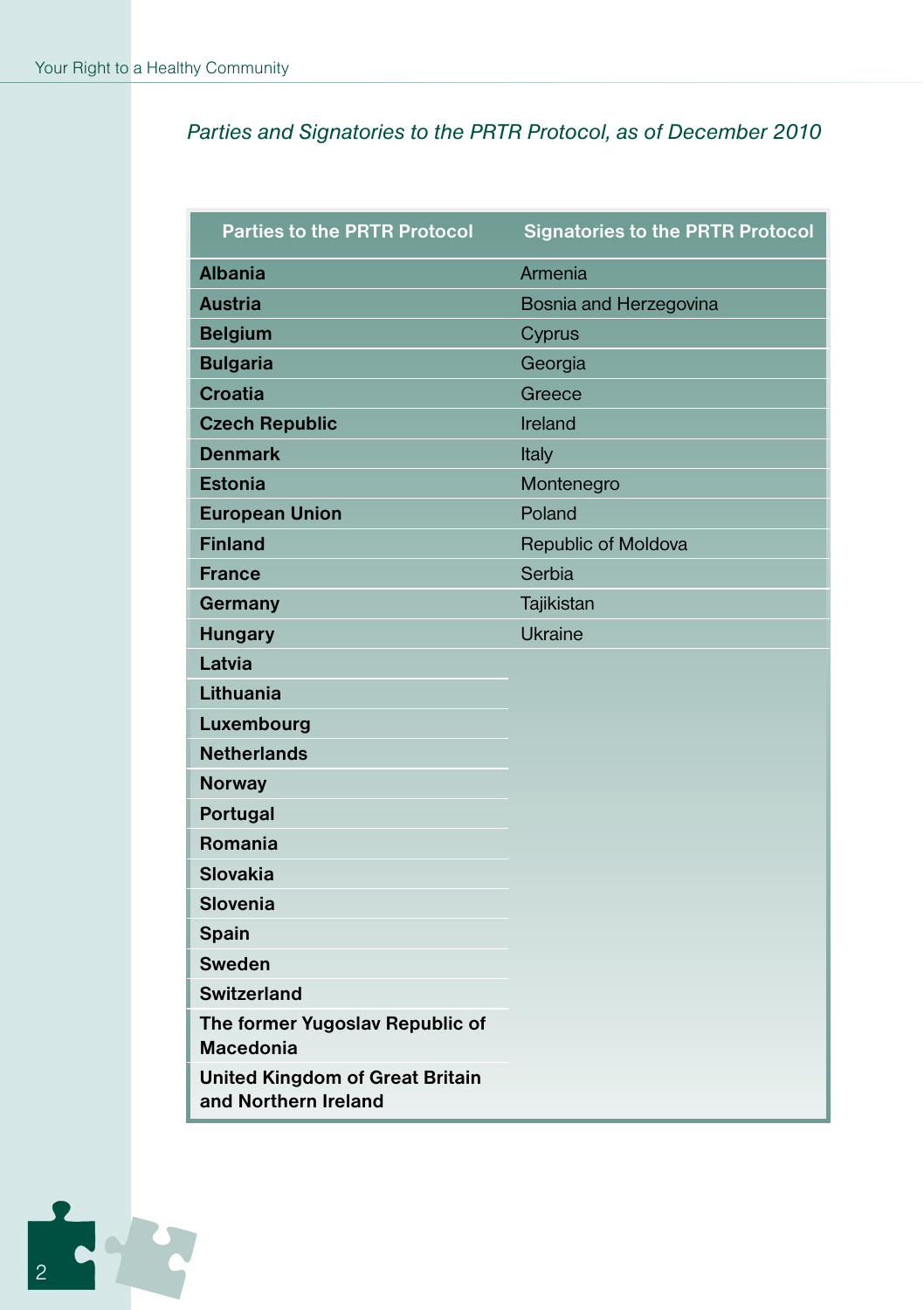

#### *Parties and Signatories to the PRTR Protocol, as of December 2010 Map of the Parties and Signatories to the PRTR Protocol, as of December 2010*

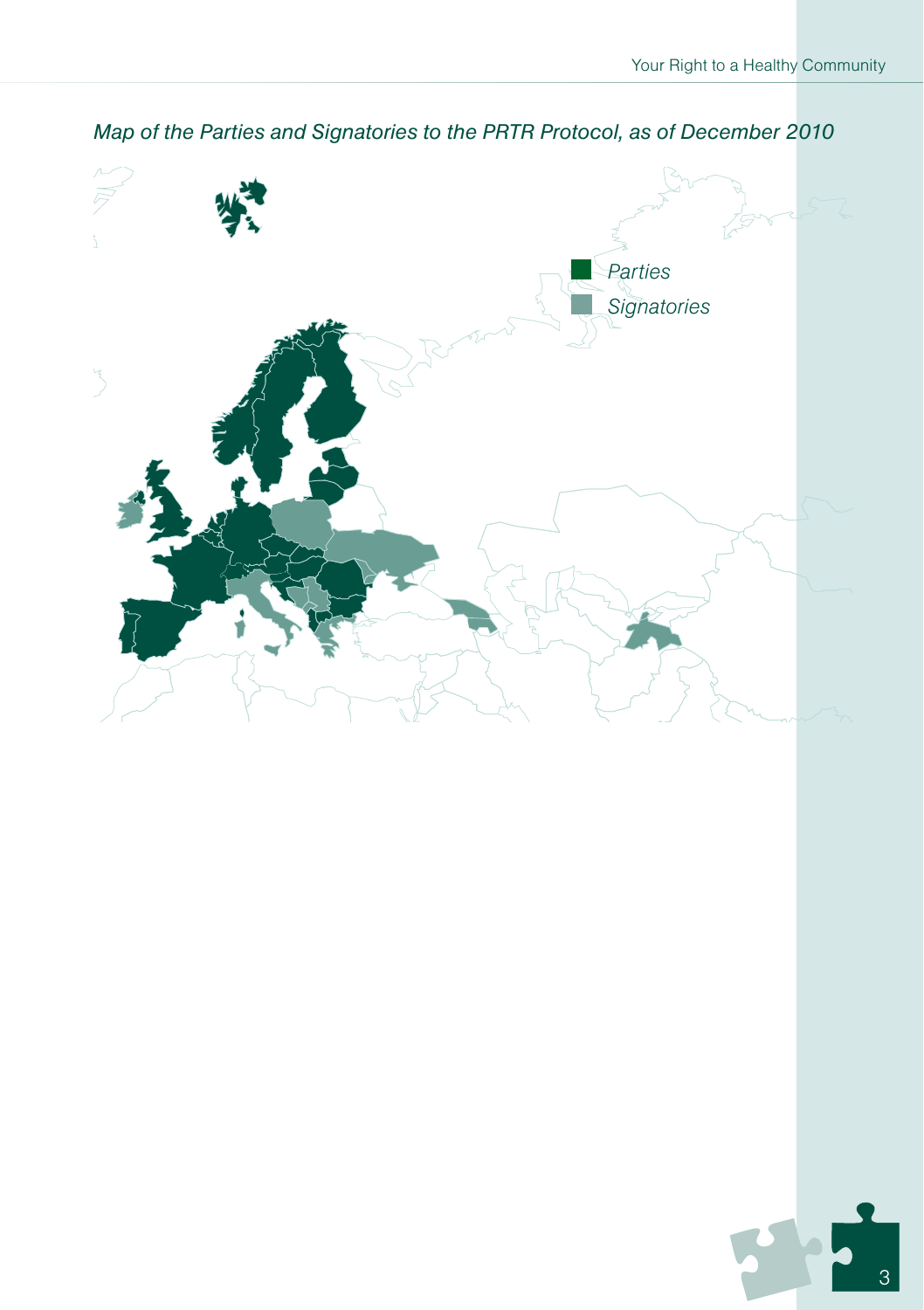### I. Introduction

Over the past few decades, pollutant release and transfer registers (PRTRs) have emerged as an important new tool in the field of chemicals management. By bringing information on polluting emissions into the public domain, PRTRs raise awareness about major sources of threat to health and the environment and enable the public to play a more effective role in influencing the decision-making processes related to such threats. The resulting increase in transparency can create pressure on companies to reduce the pollution burden arising from their activities.

The Kyiv Protocol on PRTRs is the first legally binding international instrument on the topic, committing its Parties to establish PRTRs that are publicly accessible and maintained through mandatory reporting of a wide range of pollutants from certain environmentally significant activities.

This booklet introduces the PRTR concept, tells the story of how the Protocol came into being and describes its main requirements and the activities being undertaken to promote its implementation.

## What is a PRTR?

A pollutant release and transfer register, known for short as a PRTR, is a publicly accessible register containing information on the releases (emissions) from facilities into the environment, and transfers to other facilities, of a defined set of pollutants from certain specified activities. The information contained in a PRTR is generated through periodic reporting, usually on an annual and mandatory basis, by the facilities responsible for the activities causing the releases and transfers. The PRTR should be accessible via the Internet and searchable according to individual facility, owner/operator, type of pollutant, type of activity and environmental medium (air, water, land).

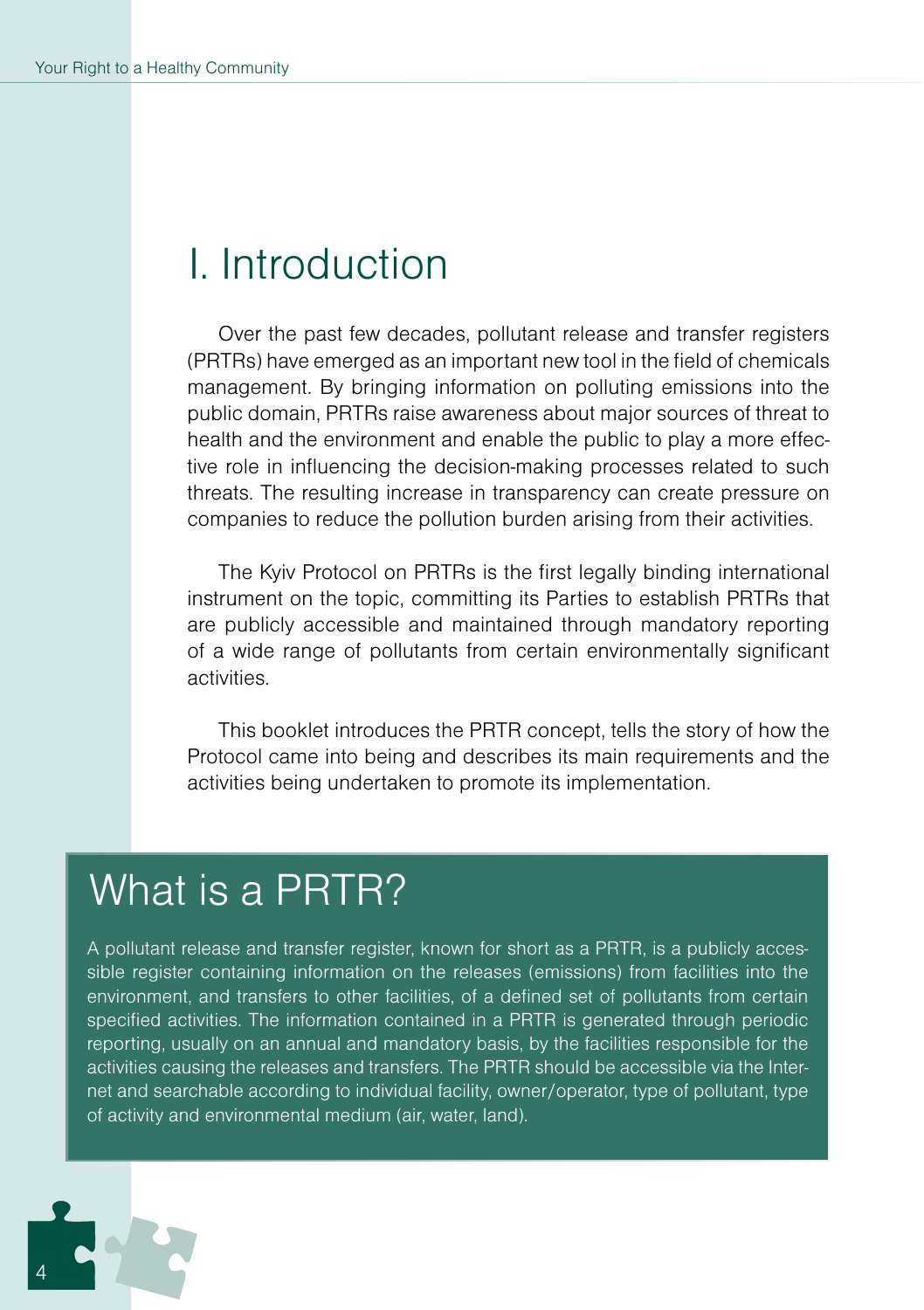# II. Origin of the Kyiv Protocol on Pollutant Release and Transfer **Registers**

The 1992 United Nations Conference on Environment and Development (UNCED) in Rio de Janeiro, Brazil, gave global recognition to the importance of public access to information on environmental pollution, including emissions inventories.

Agenda 21, the global plan of action adopted at the Rio Conference, recommends in chapter 19 that Governments should collect sufficient data about potentially hazardous substances and, with the cooperation of industry and the public, implement and improve databases on toxic chemicals, including inventories of emissions. Chapter 19 further states that the broadest possible awareness of chemical risks is a prerequisite for chemical safety and highlights the principle of the "community rightto-know" about such risks.

Principle 10 of the Rio Declaration on Environment and Development states, inter alia, that at the national level, each individual shall have "appropriate access to information concerning the environment that is held by public authorities, including information on hazardous materials and activities in their communities", and that States shall "facilitate and encourage public awareness and participation by making information widely available".

Building on principle 10, Governments in the United Nations Economic Commission for Europe (UNECE) region began in 1996 to negotiate a new international treaty on procedural environmental rights. The Convention on Access to Information, Public Participation in Decisionmaking and Access to Justice in Environmental Matters was adopted in June 1998 in the Danish city of Aarhus at the Fourth Ministerial Conference in the "Environment for Europe" process. It is widely known today as simply the Aarhus Convention.

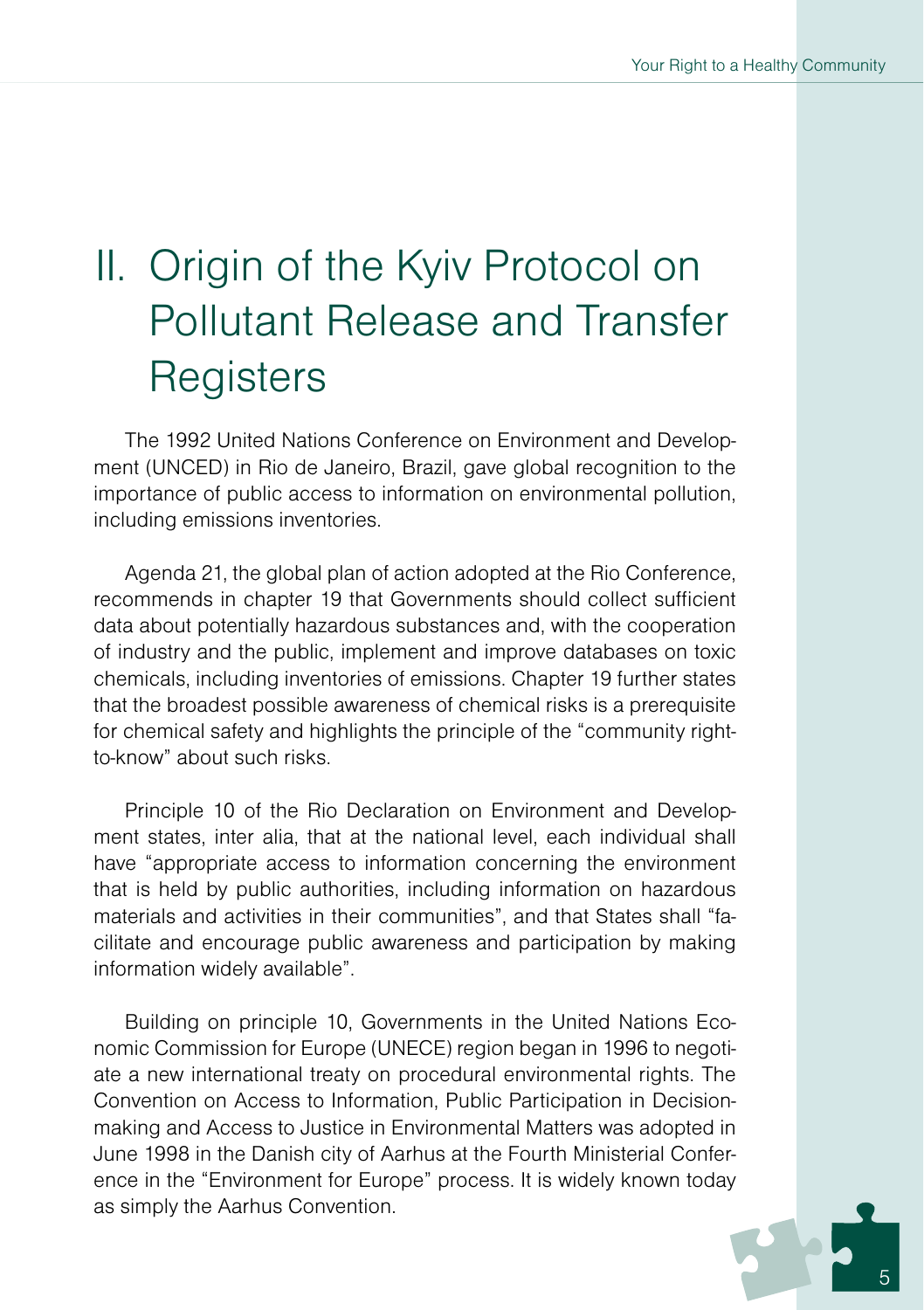The Convention contains a provision requiring each Party to take steps to progressively establish "a coherent, nationwide system of pollution inventories or registers on a structured, computerized and publicly accessible database compiled through standardized reporting" (art. 5, para. 9). It also contains a requirement that the governing body of the Convention, the Meeting of the Parties, would at its first session review the experience in implementing the provision on pollution registers and consider further steps, including the elaboration of an appropriate instrument on the topic (art. 10, para. 2 (i)).

These provisions led to the establishment of first a task force and later a working group to address the topic of PRTRs. Negotiation of the Protocol on PRTRs began in 2001 and concluded with the adoption of the Protocol in May 2003 at an extraordinary session of the Meeting of the Parties to the Aarhus Convention held in Kyiv on the occasion of the fifth "Environment for Europe" Ministerial Conference. The Kyiv Protocol on PRTRs thus became the first legally binding international instrument on pollutant release and transfer registers. It has 38 Signatories, one of these being the European Union (EU).

The Protocol entered into force on 8 October 2009 and became binding on its Parties as international law. Although it is a protocol to the Aarhus Convention and furthers the Convention's goal of promoting public access to environmental information, in many respects the Protocol has the character of an independent treaty. For example, the Protocol on PRTRs is open to all Member States of the United Nations, including those that are not members of UNECE or Parties to the Aarhus Convention. It is also open to all regional economic integration organizations.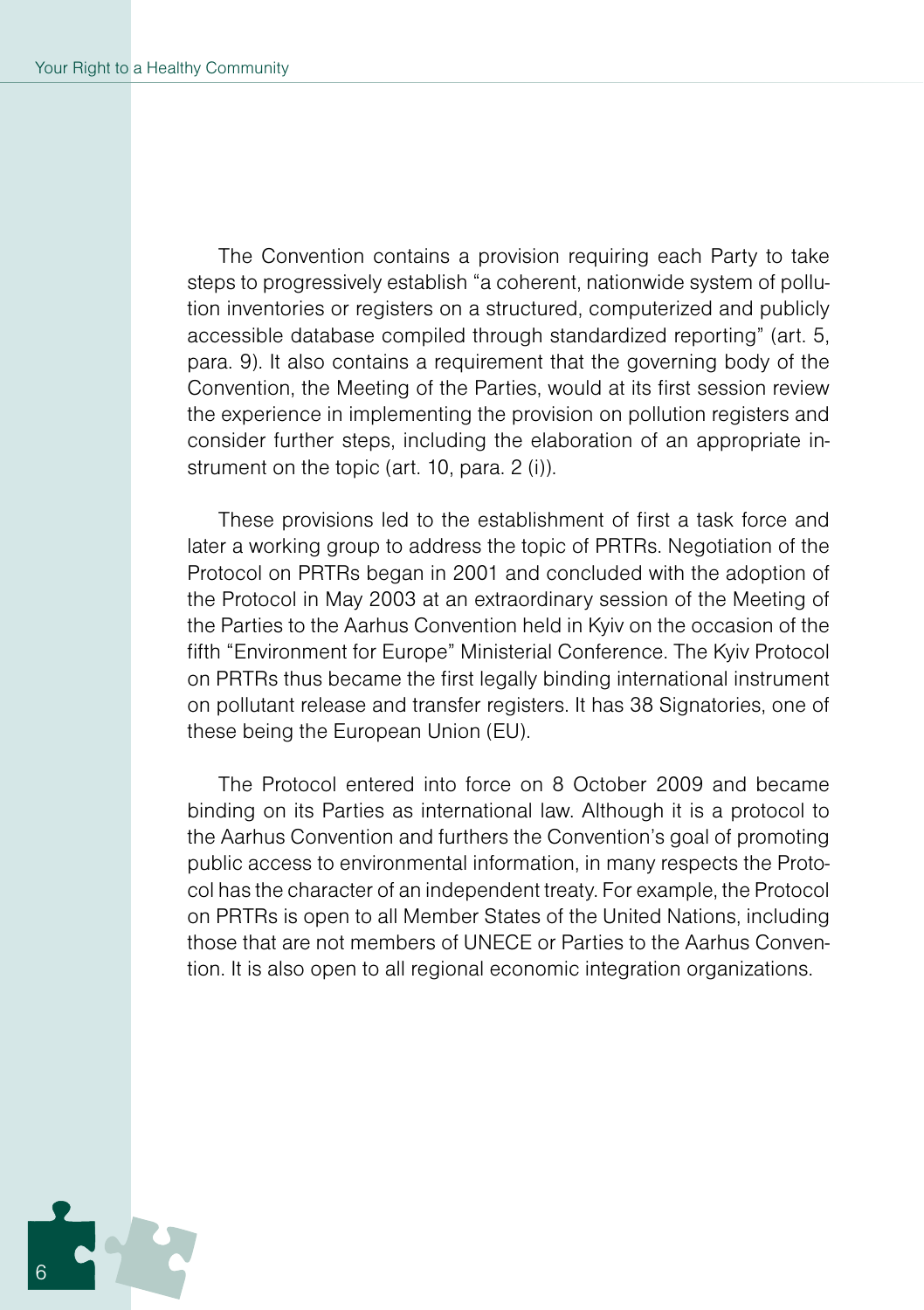## III. How the Protocol works

The main objective of the Kyiv Protocol on PRTRs is to enhance public access to information through the establishment of coherent, integrated, nationwide PRTRs. This, in turn, is expected to facilitate public participation in environmental decision-making and to contribute to the prevention and reduction of environmental pollution.

The Protocol requires each of its Parties to establish and maintain a publicly accessible national PRTR that meets certain requirements which are set out in the Protocol. The information contained in the PRTR is to be supplied through mandatory periodic reporting by the owners or operators of certain types of potentially polluting facilities. These should report annually on releases (into the environment) of certain types of pollutants that are specified in the Protocol, as well as off-site transfers of waste (to waste disposal sites or recovery facilities) and pollutants released in wastewater from the facility.

The Protocol requires that PRTRs also progressively contain information on pollution from other diffuse sources, such as pollution from traffic to air, from agriculture to water and from small polluting enterprises to land, water or air.

The information contained in the PRTR must be searchable and identifiable according to particular companies, facilities or geographical locations; types of activity, pollutant or waste; and the environmental medium into which the pollutant is released (air, water, land).

The Protocol requires each Party to promote public awareness of its PRTR and to provide assistance and guidance to the public in accessing the register and in understanding and using the information contained in it. The PRTR must be user-friendly, with the information being continuously and immediately available through electronic means.

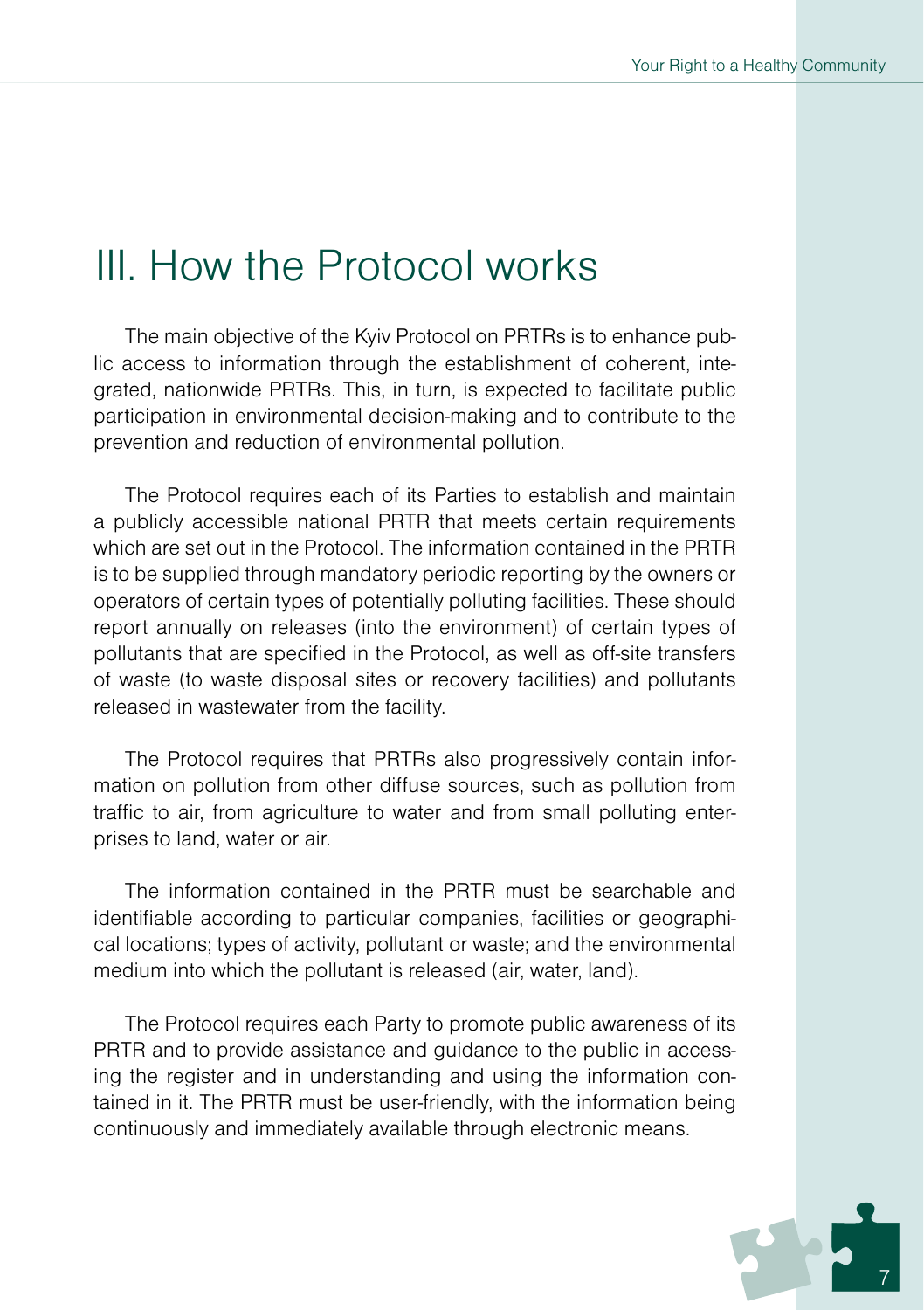Parties may take "appropriate enforcement measures" to implement the provisions of the Protocol. This could include taking action against operators or against officials responsible for the registers where they are found to have acted in bad faith, fraudulently or negligently and where such actions have hampered the implementation of the Protocol.

Although the Protocol regulates information on pollution, rather than the pollution itself, it is expected to reduce pollution because companies will not want to be identified as major polluters.

The Protocol sets minimum requirements. Parties developing PRTRs may go further, according to their national priorities and concerns. For example, if a particular type of pollutant or polluting industry not covered under the Protocol is common in a given country, it may be important to ensure that that type of pollutant or industry is covered by the national reporting requirements.

#### *A. What gets reported?*

The PRTR is required to cover information on at least 86 pollutants or groups of pollutants that are recognized to pose the most significant threats to the environment or health, including major greenhouse gases, acid rain pollutants, heavy metals, dangerous pesticides and various cancer-causing chemicals such as dioxins. The pollutants covered by the Protocol on PRTRs are listed in annex II of the Protocol, which contains all but one of the persistent organic pollutants (POPs) which are inventoried under the Stockholm Convention on Persistent Organic Pollutants.

The Protocol identifies a number of important groups of substances, such as total organic carbon (TOC), halogenated organic compounds, phenols, particulate matter (PM10), dioxins, polycyclic aromatic hydrocarbons (PAHs), cyanides, fluorides, non-methane volatile organic compounds (NMVOCs), perfluorocarbons (PFCs) and hydrochlorofluorocarbons (HCFCs), as well as key individual pollutants. These groups cover potentially thousands of single substances.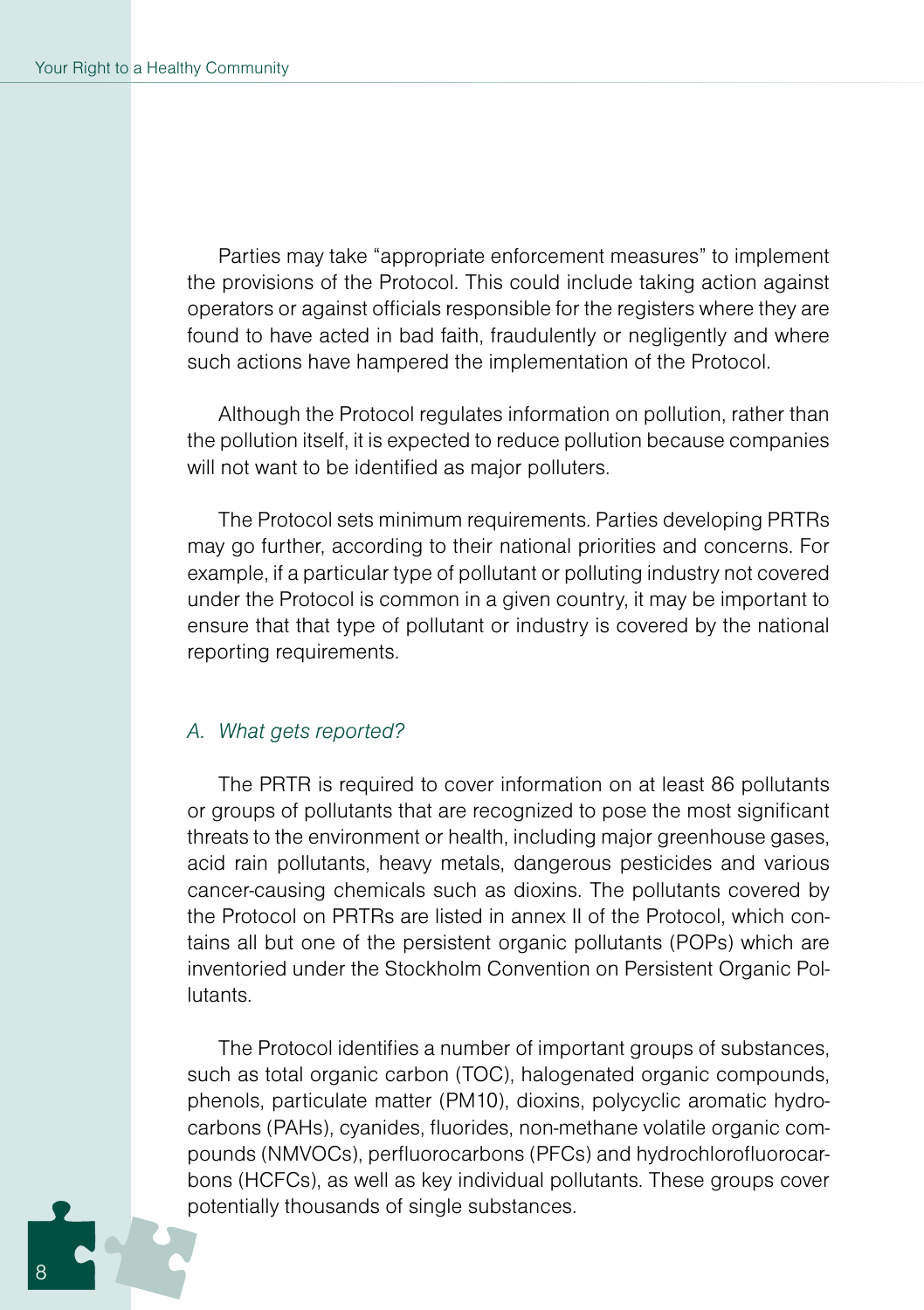The national registers also provide a framework for reporting on pollution from diffuse sources such as traffic, agriculture, aquaculture and small and medium-sized enterprises. Here, the Protocol allows some flexibility, in that Parties are only required to include data on releases from diffuse sources in the PRTR where the data is being collected by the relevant authorities and can practicably be included. However, where no such data are being collected, the Party should take measures to initiate reporting on releases from one or more diffuse sources.

The emphasis of the Protocol and of PRTRs in general is on the amount of pollution released or transferred. It takes no account of the impact of the pollutants on the environment or health (e.g., whether the pollutants are being released into an environmentally sensitive or densely populated area). Nor does it identify the precise timing of the releases within the reporting year. These features make the PRTR a simple but effective instrument, which needs to be used in conjunction with other instruments for greatest effect.

Many of the substances included in the Protocol are severely restricted, banned or being phased out under international agreements. They are included in the Protocol for the sake of completeness and to help countries track the remnants of phased-out pollutants.



The concept of "releases" is generally understood to cover situations where pollutants are emitted or introduced into the environment from a facility or other sources. The concept of "transfers" applies to the movement of pollutants within or between facilities. The Protocol covers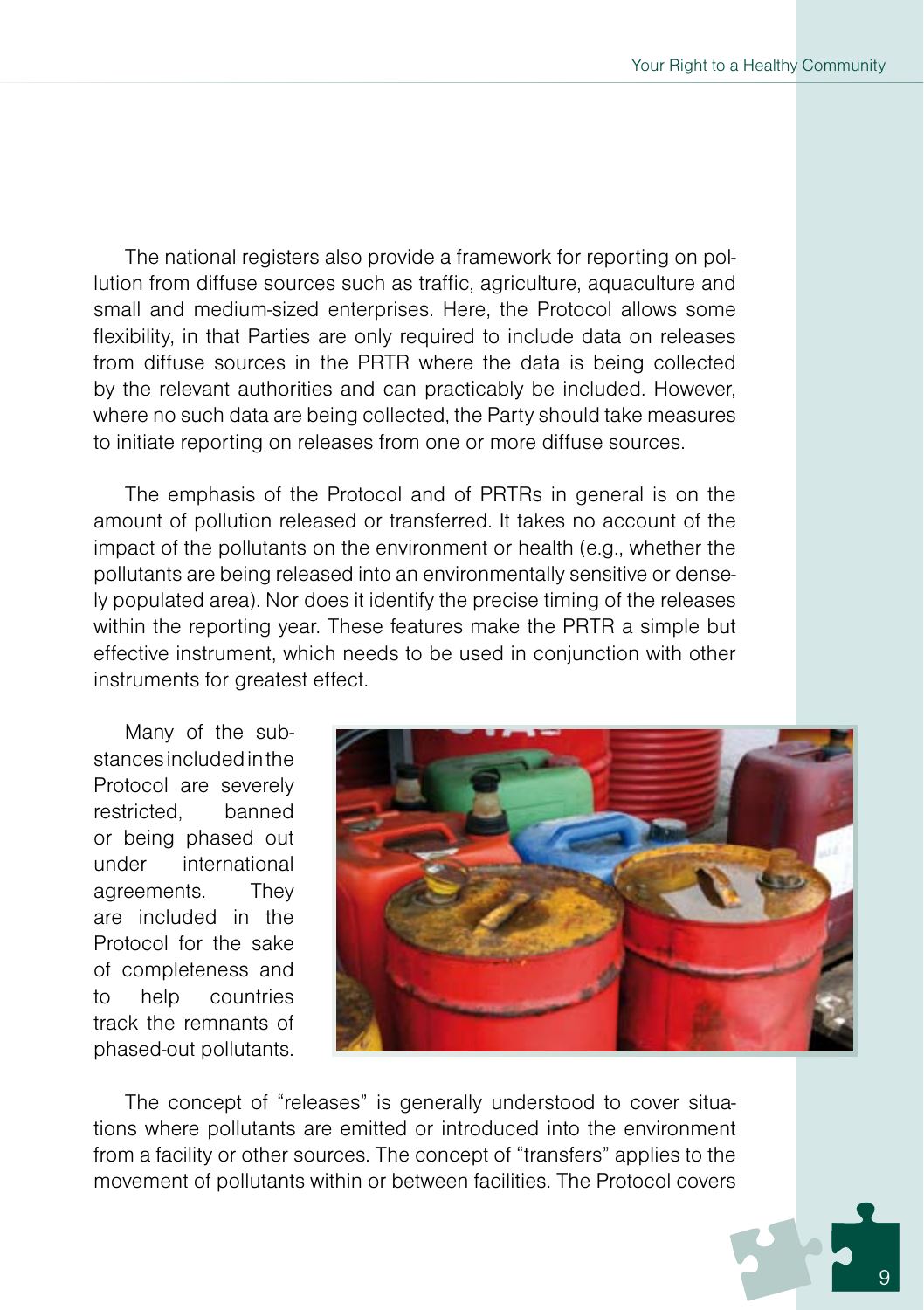only "off-site" transfers. Movements of pollutants or waste between two installations of the same facility on the same site or adjoining sites are considered to be an on-site transfer, and are not subject to reporting under the Protocol.

Reporting is not required where the quantities of the pollutant in question fall below certain thresholds, which are specified in annex II of the Protocol. In broad terms, there are two types of threshold, one based on the quantity of the pollutant released or transferred, the other based on the quantity of the pollutant manufactured, processed or used. Each Party is expected to choose which type of threshold it will use.



Within the first type of threshold, there is a further choice between pollutant-specific reporting of transfers and waste-specific reporting of transfers. If the Party chooses the pollutantspecific reporting approach, it must require facilities to report when individual thresholds for the chemical substances (those listed in annex II of

the Protocol) transferred are exceeded during the reporting year. If the Party chooses the waste-specific approach, it must require facilities to report when thresholds for the total volume of waste are exceeded during the reporting year. Under the latter approach, the threshold is set at 2,000 tons for non-hazardous waste and 2 tons for hazardous waste. If the destination of the hazardous waste is a transboundary one, i.e., the waste is being exported to another country, the Protocol requires the Party to collect from the owner or operator information on the actual destination of the waste and the manner of its disposal or recovery. The information collected under the Protocol on the transboundary move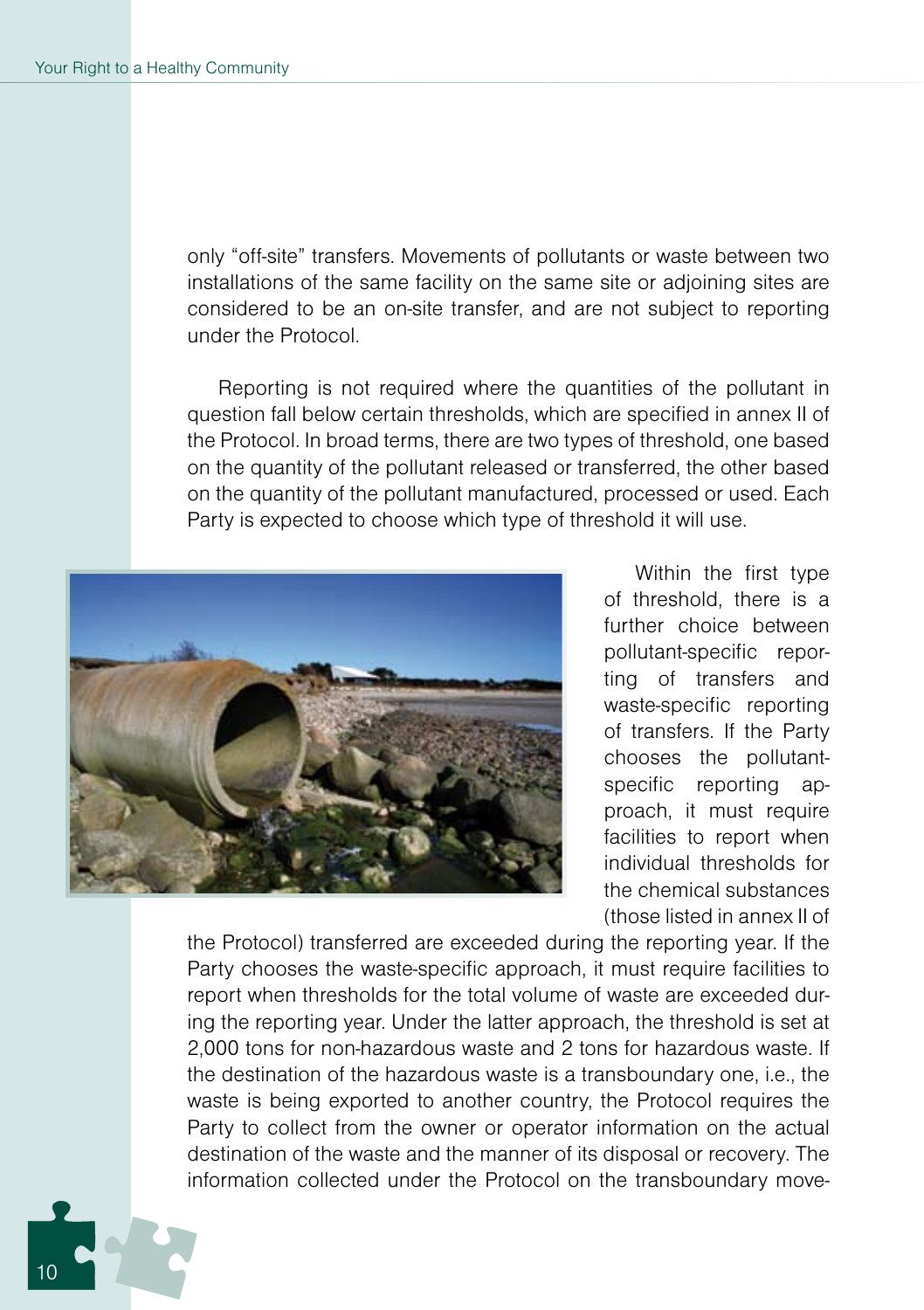ment of hazardous waste supports the objectives of the Basel Convention on the Control of Transboundary Movements of Hazardous Wastes and their Disposal.

While the fact that the Protocol allows for different methods of reporting, as summarized above, adds to its complexity and potentially reduces the comparability of the reported data, the different options were included by the negotiators in recognition of the fact that already established PRTR systems reflected the different approaches and in order to accommodate those different approaches within the Protocol. In general, the European PRTRs tend to use the first type of threshold (with waste-specific reporting of transfers), whereas some of the North American PRTRs use the second type of threshold.

In recognition of the advantages of greater harmonization, the Protocol requires its Parties to strive to achieve convergence among PRTRs.

#### *B. Who reports and when?*

Mandatory annual reporting is required with respect to a wide range of activities. These include refineries, thermal power stations, the chemical and mining industries, waste incinerators, waste water treatment facilities, wood and paper production and processing, shipbuilding, animal and vegetable production and intensive agriculture and aquaculture, among others, where these activities are carried out on a significant scale. Altogether, 64 activities grouped by sectors are covered. The owner or operator of a facility undertaking one or more of these activities is responsible for submitting the report.

Activities within the sectors covered by the Protocol are not required to report where they are on a small enough scale to fall below certain thresholds. As with the pollutant thresholds, there are two types of activity threshold. One type of activity threshold is based on the capacity of the facility, e.g., the number of megawatts, tons of material processed per hour and so on. The second is based on the number of employees,

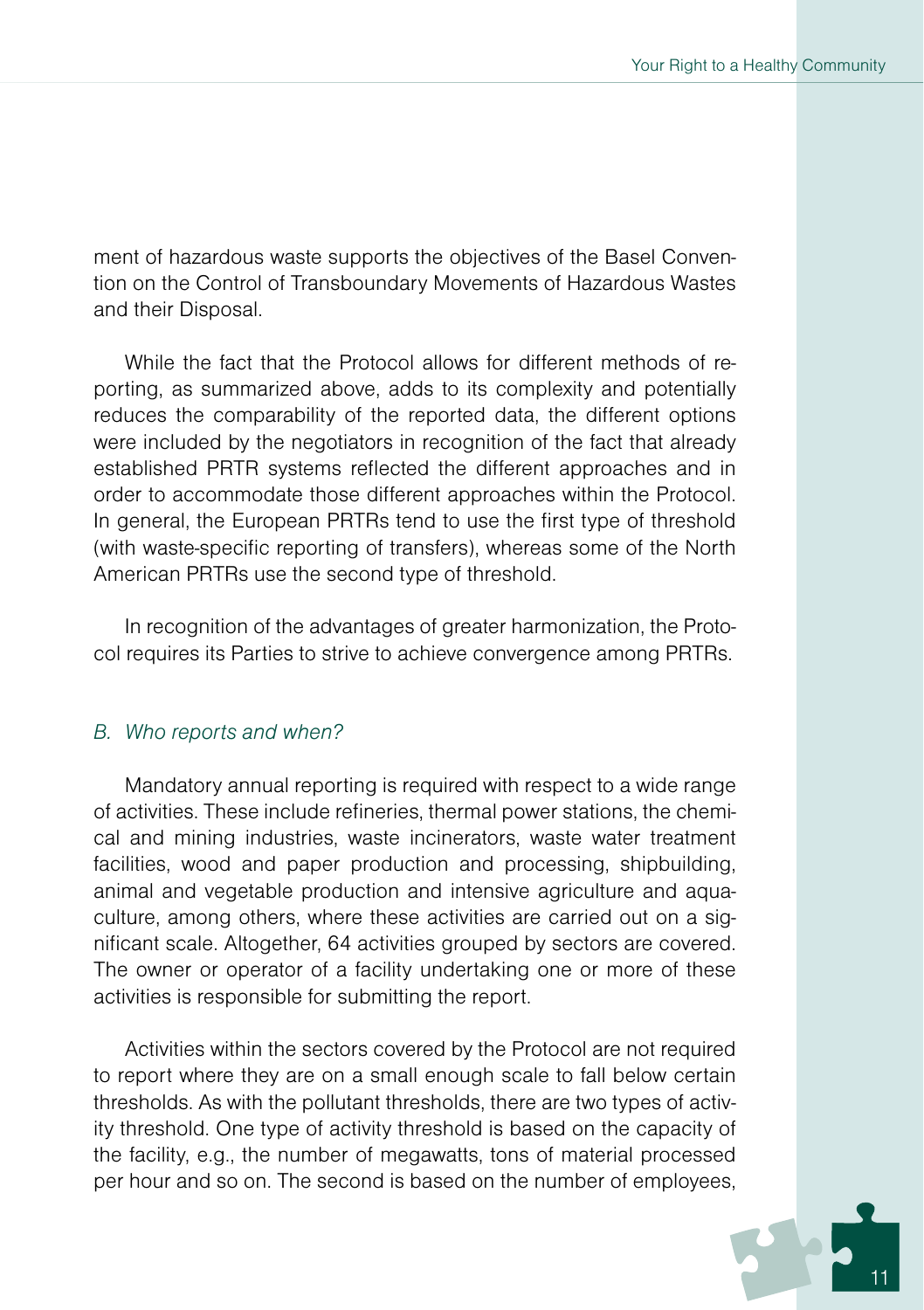with 10 or more employees triggering the requirement to report. The choice of type of activity threshold is coupled with the choice of pollutant threshold, in such a way that a Party applying a pollutant threshold based on the quantity of the pollutant released or transferred should generally apply an activity threshold based on the capacity of the facility, whereas a Party opting for a pollutant threshold based on the quantity of the pollutant manufactured, processed or used should generally apply an activity threshold based on the number of employees.

The Protocol requires that, after the first reporting cycle, the information for a given calendar year is included in the national register within 15 months of the end of that year. (Regional economic integration organizations such as the EU have an extra six months.) It is left to each Party to set internal deadlines by which the individual facilities should submit the data which eventually appears on the register to the competent authority.

#### *C. To whom is the data reported?*

Each Party is expected to designate a competent authority or authorities to manage the national PRTR. It should establish a national legal framework which defines the obligations of the administrative authorities who will be collecting, validating and managing the register, as well as dealing with accessibility of the data and confidentiality issues. In countries that already have systems of pollutant reporting, the two most common structures in use for collecting the data needed to establish national emissions registers are:

(a) information requirements set out in environmental permits;

(b) compulsory self-monitoring and reporting.

Many countries, especially in Western Europe, already have well-developed systems for the permitting of large industrial installations, including mandatory self-monitoring and reporting of polluting emissions.

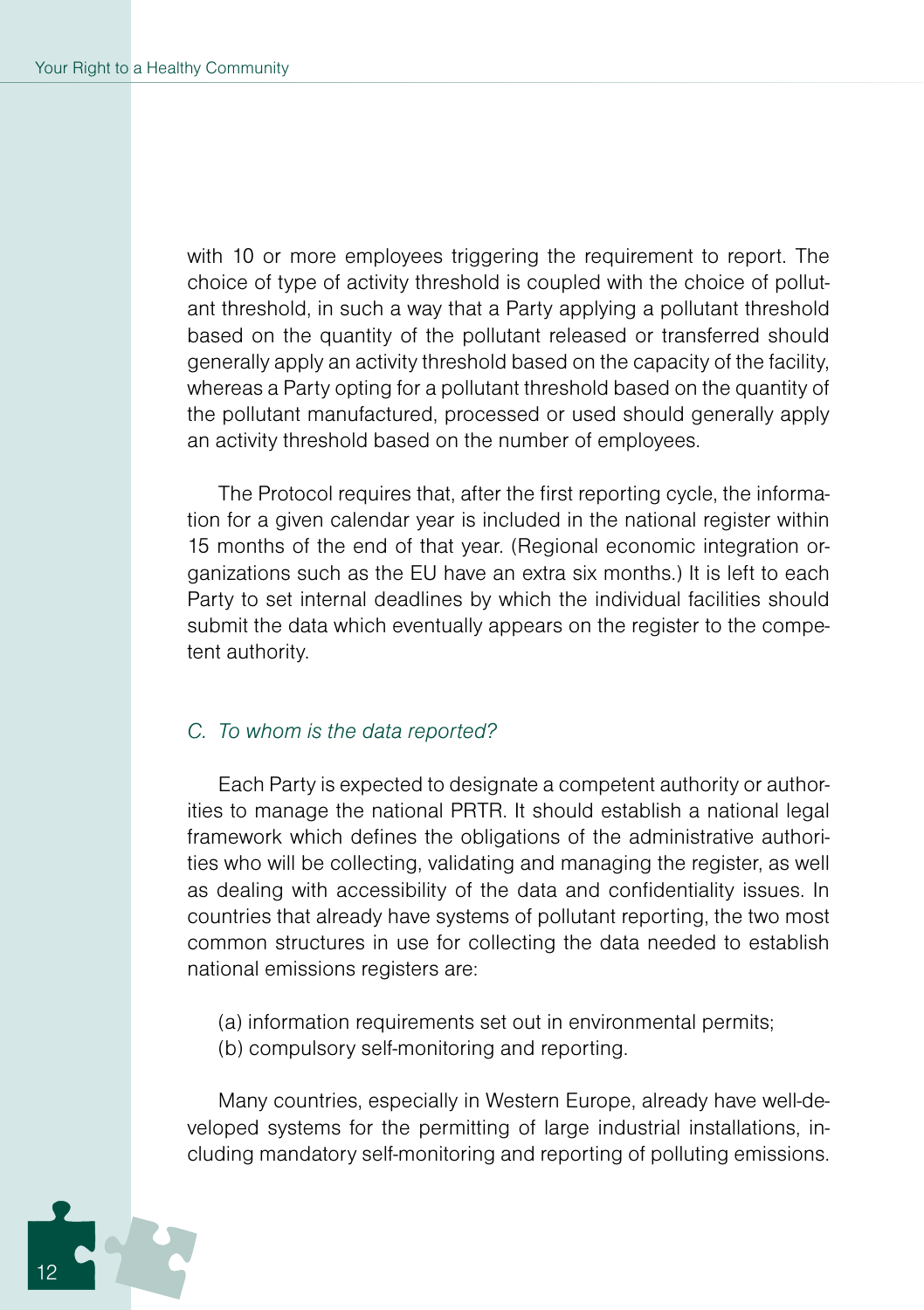To avoid duplication of effort, they have linked the collection of data required for their national PRTRs to requirements already in place in their permitting system. The Protocol itself encourages Parties to integrate PRTR systems into other reporting mechanisms to the extent practicable, in order to reduce duplicative reporting.



#### *D. How do I access PRTR information?*

The Protocol envisages direct electronic access through public telecommunications networks, such as an open website on the Internet, as the primary means of public access. In this case, the PRTR must be accessible free of charge.

This form of access has many advantages. The PRTR can be accessed by anyone with computer skills at any time and from any place that has a good Internet connection, at the person's convenience. Electronic tools can be used to search through and analyse the data.

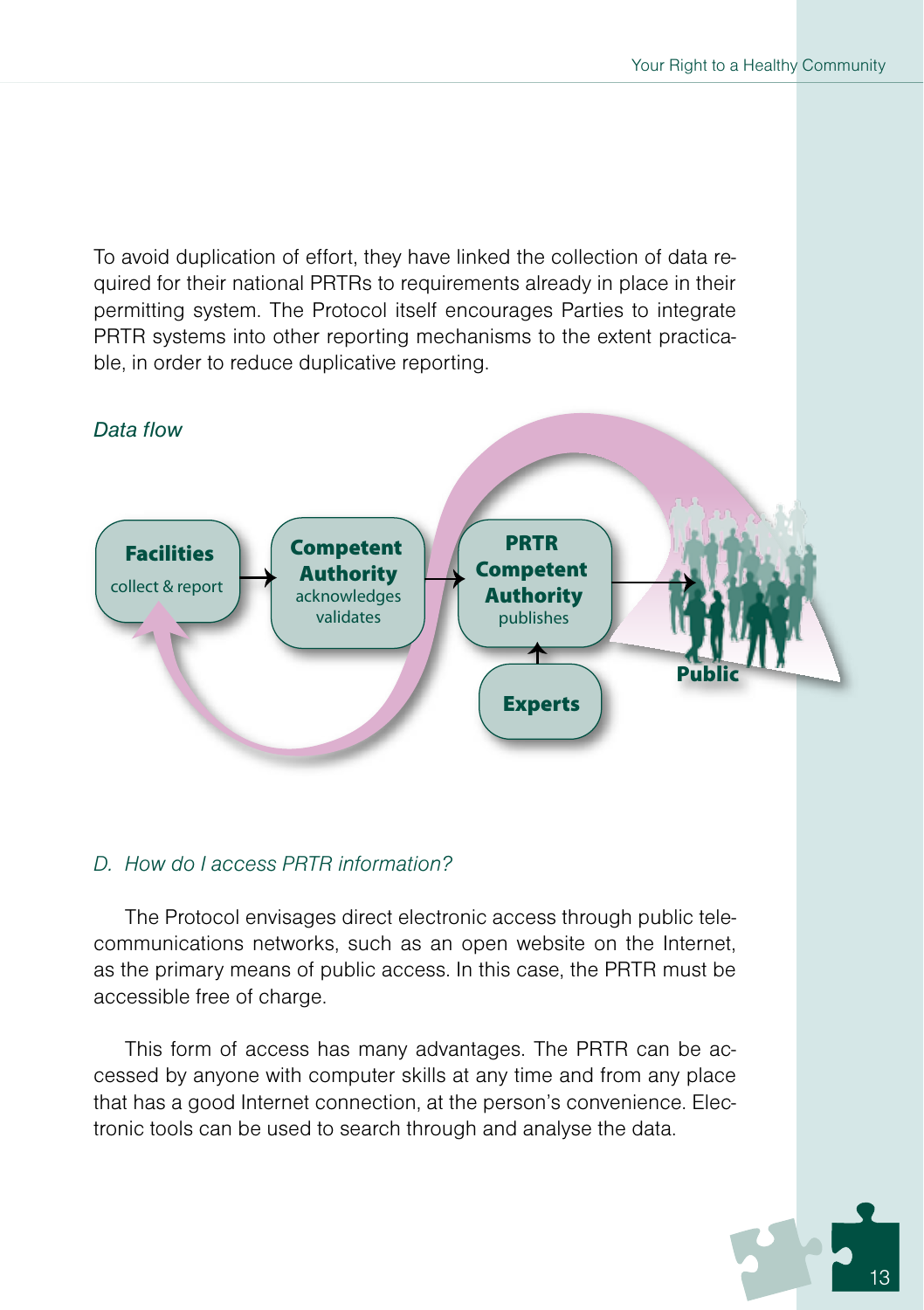However, the Protocol recognizes that not everyone has easy access to the Internet, and thus it requires that Parties provide "other effective means" for members of the public who do not have direct electronic access to the PRTR. This could include providing electronic access to PRTRs in public locations such as libraries or offices of public authorities, or providing copies of the data in paper or CD-ROM form. Where copies of PRTR data are provided upon request, the Protocol requires that this be done within one month of the request. The competent authority may levy a charge for reproducing and mailing the information, provided that this does not exceed a reasonable amount.

The Protocol sets out limited circumstances in which a competent authority may keep PRTR data confidential, e.g., where public disclosure would adversely affect international relations, national defence, public security or commercial confidentiality. In such cases, the grounds for confidentiality are to be interpreted in a restrictive way, taking into account the public interest served by disclosure and whether the information relates to releases into the environment. Where information has been withheld, the register should indicate the type of information that has been withheld and the reason(s) for withholding it.

#### *E. What uses can be made of PRTR information?*

PRTRs are primarily intended to serve the general public, but they also assist Governments in tracking pollution trends, setting priorities and monitoring compliance with international commitments. In addition, they can benefit industry, both management and workers, through stimulating improved environmental management.

There are many potential users of PRTRs. These include, first of all, the general public and citizens' organizations interested in obtaining information on local, regional or national pollution. The media can also use PRTR data to publicize pollution issues, thereby making the data available and understandable to a wider audience. Health professionals can use the information in public health decisions. PRTRs can be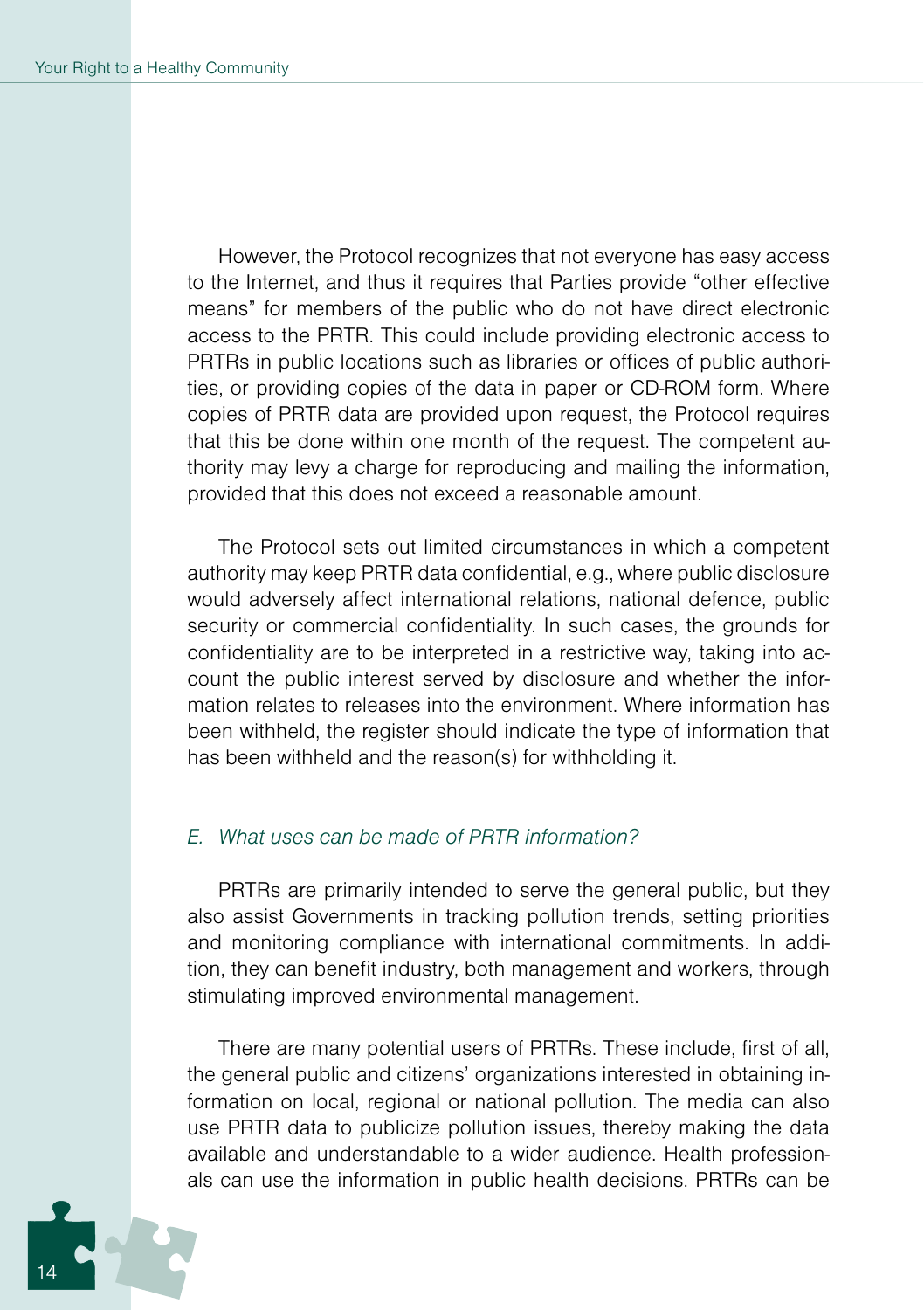a valuable tool for environmental education. Environmental authorities can use PRTRs to review both the compliance of local facilities with their permit conditions and national progress towards international commitments. For facilities, the exercise of monitoring or estimating pollution levels, as well as their mandatory publication, can encourage efforts to improve efficiency and reduce pollution levels.

#### *F. How can I participate in the development of national PRTRs?*

The Protocol calls for public participation in the development and modification of PRTRs. The negotiations on the Protocol itself provide an example, as they involved not only legal and technical experts from Governments but also representatives of environ-



mental non-governmental organizations, international organizations and industry. Participation of all interested parties was considered crucial to guarantee the transparency of the process and increase acceptance of the end result.

The Protocol refers to two instances when public participation is relevant: (a) during the establishment of the PRTR; and (b) in the modification of the PRTR. In either instance, opportunities for public participation should be provided at an early stage when it can influence the decision-making process. Although the national PRTR must always meet the minimum requirements of the Protocol, input from the public may influence how they are met and whether the national PRTR goes further.

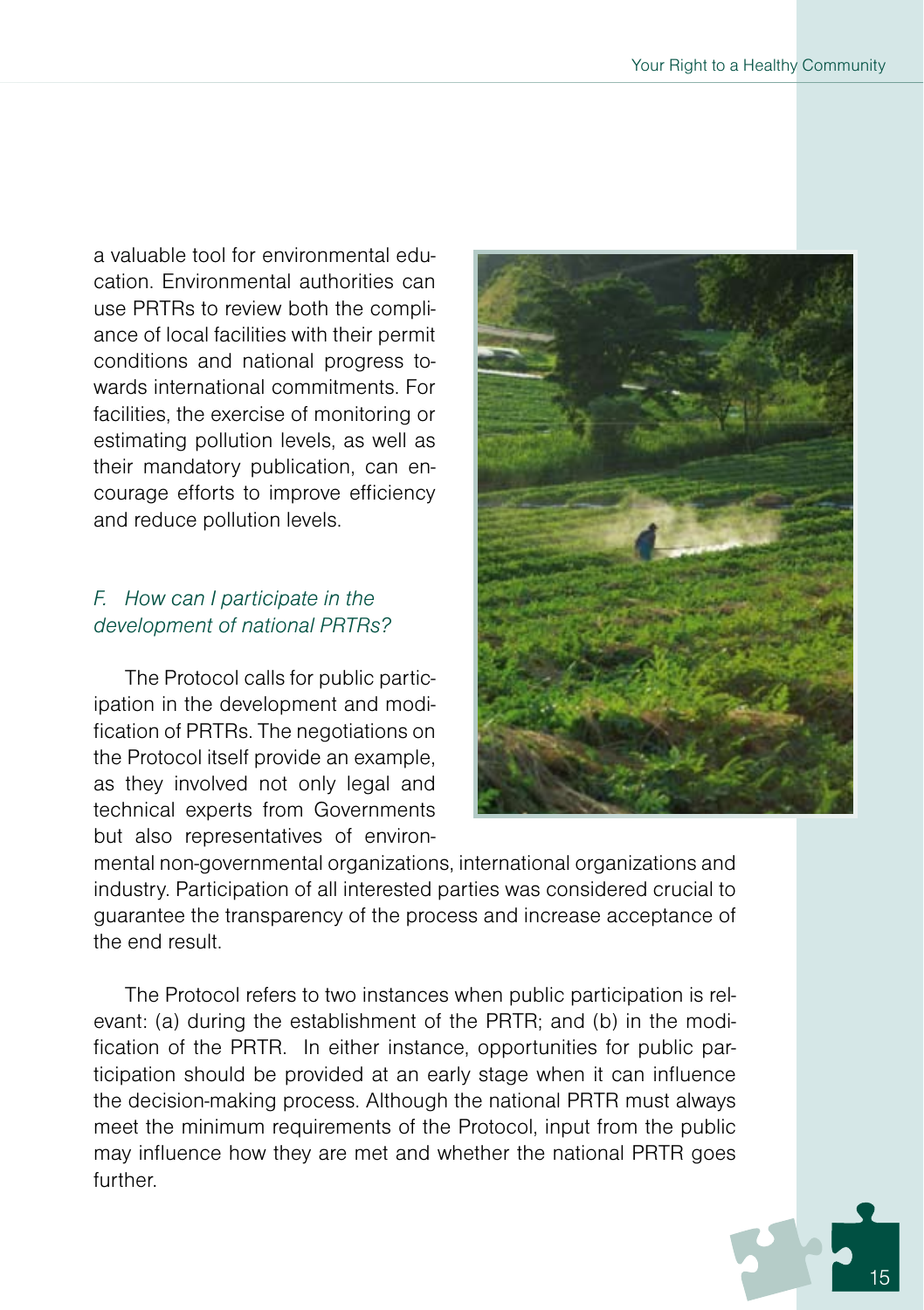A participatory process for establishing and further developing a PRTR is essential for the future success of the system. Involvement of all stakeholders, such as reporting facilities, non-governmental organizations (NGOs) and civic organizations, workers in the facilities, health officials, pollution control officials, local authorities and academia, is important. Those countries having to develop their PRTRs from the beginning will especially benefit from the experiences of other countries in this regard.

To ensure that the public is given sufficient opportunity to participate, Parties may set in place detailed rules on how to inform the public and how the opportunity for consultation should be publicized, e.g., in mass media, regional or local media or official journals; on information panels in city halls or other relevant buildings; or by post, Internet postings or podcasts. Public participation can take different forms, including through public meetings, working groups or other standing committees, or through community forums. The rules for public participation may ensure that comments made by the public can be sent by both electronic and non-electronic means.

## The EU and the PRTR Protocol

An important milestone in the development of PRTRs was the ratification of the Protocol by the EU in February 2006. In order to bring its legislation in line with the Protocol, the EU adopted a regulation implementing the Protocol throughout its member States and established a European PRTR (E-PRTR) to replace the former European Pollutant Emission Register. The E-PRTR includes annual data reported by some 24,000 industrial facilities from the EU member States together with Iceland, Liechtenstein and Norway. The first year for which data were reported was 2007. The data will be updated in April of each year. For further information, see http://prtr.ec.europa.eu/Home.aspx.

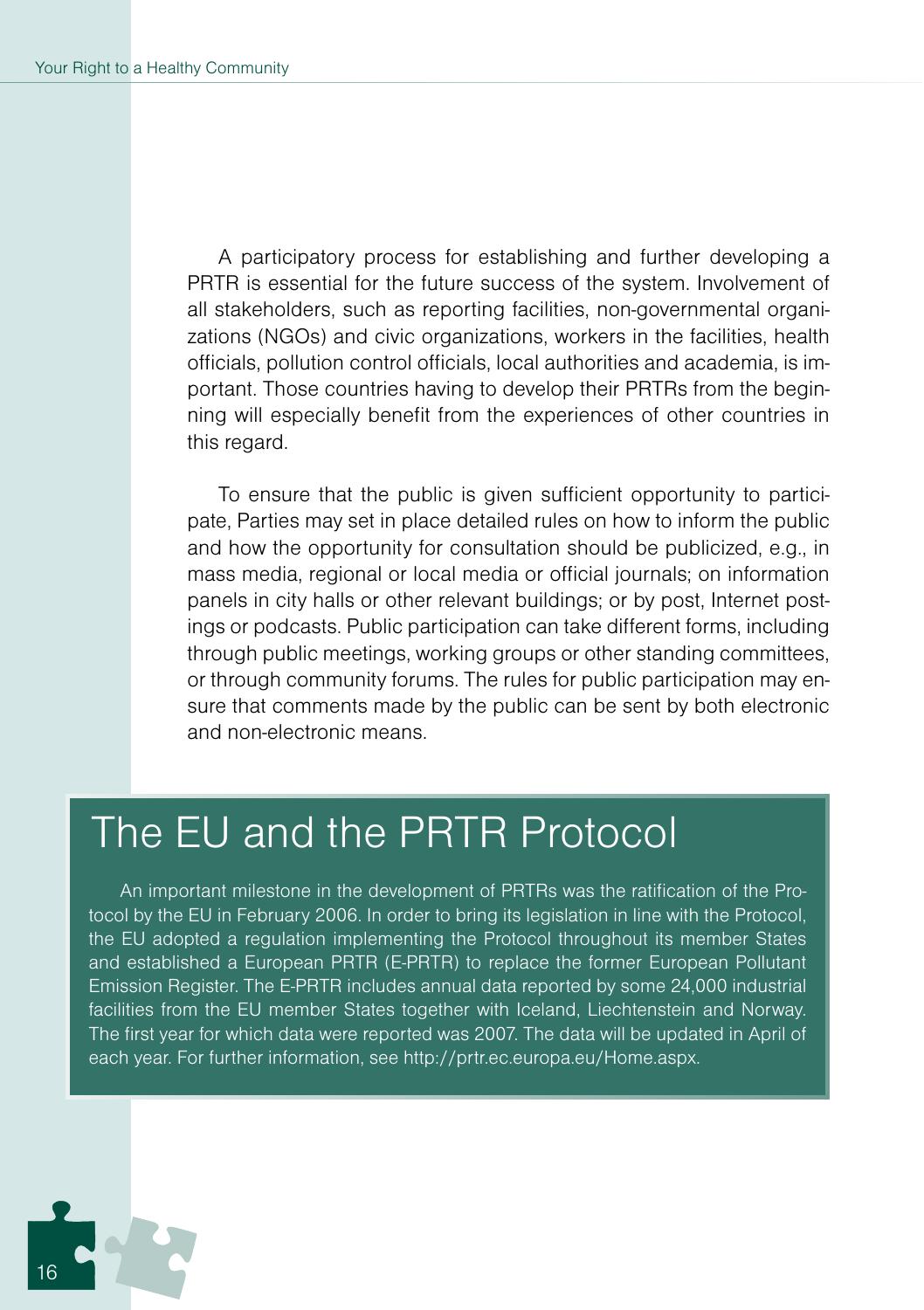# IV. Consolidating progress: a framework for future activities

The first session of the Meeting of the Parties to the Protocol, the Protocol's governing body, took place in Geneva from 20 to 22 April 2010. By that time, 23 States and the EU were Parties to the Protocol. At that session, the Meeting put in place the main procedures and mechanisms which will provide the framework for the activities under the Protocol for many years and which are fully independent of the Convention's procedures and mechanisms. These included:

- rules of procedure for the sessions of the Meeting of the Parties and its subsidiary bodies;
- a work programme for the Protocol covering the period up to 2014;
- a voluntary scheme of financial arrangements to fund the activities in the work programme;
- a reporting mechanism, whereby each Party is required to report to each session of the Meeting of the Parties on the activities it has undertaken to implement the Protocol;
- a compliance mechanism to address situations where a Party is or may be failing to comply with its obligations under the Protocol, with members of the public having the possibility to trigger review of a Party's compliance;
- an intersessional body to be known as the Working Group of the Parties to the Protocol, which will oversee the implementation of the work programme between sessions of the Meeting of the Parties.

The second session of the Meeting of the Parties to the Protocol is scheduled to take place in 2014.

The Protocol should not be seen as a static instrument. Once experience has been gained with the current PRTR model, it should be able to evolve over time to take account of new technical developments and in order to better serve users' needs. This is implicitly recognized in the

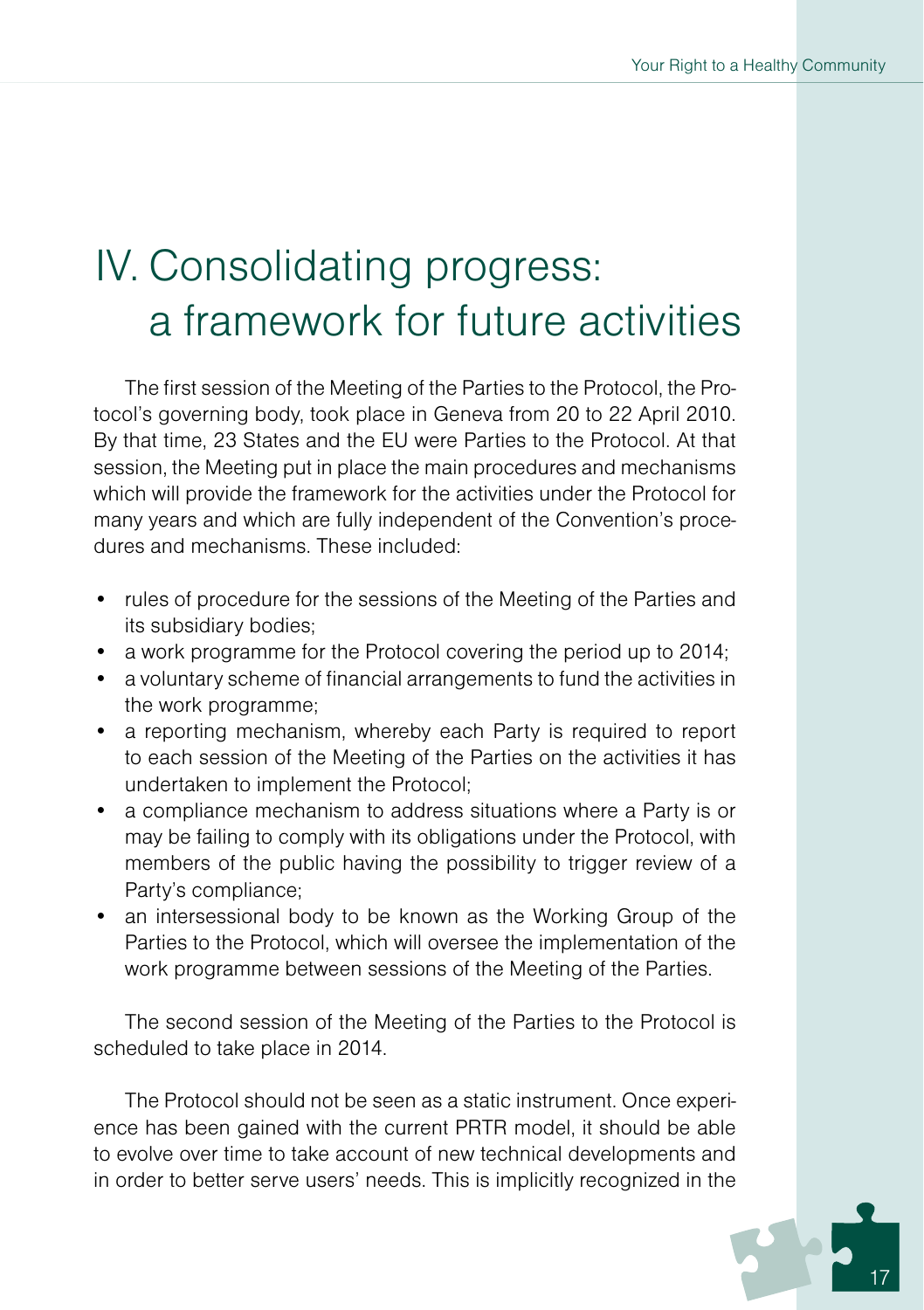Protocol itself, which requires the Meeting of the Parties to keep the implementation and development of the Protocol under continuous review on the basis of regular reporting by the Parties and to promote the progressive strengthening and convergence of PRTRs. More specifically, the Meeting is required to keep under review the list of activities and pollutants and their associated thresholds, and to consider the inclusion of on-site transfers, storage and the specification of reporting requirements for diffuse sources in the Protocol.

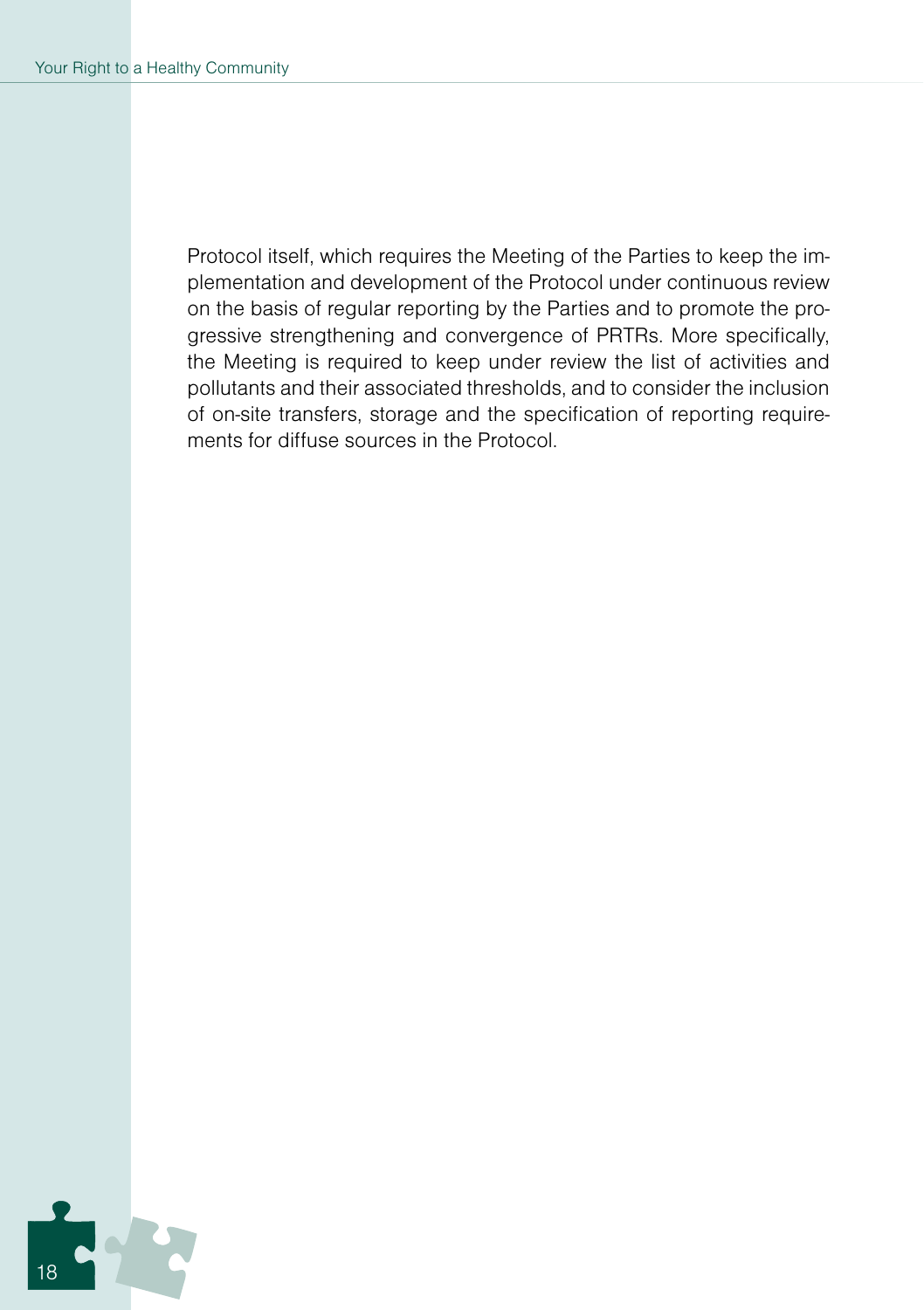# V. Cooperating internationally to promote PRTRs

Broad international cooperation is an important element for the Protocol's implementation, including through sharing information and providing technical assistance to Parties that are developing countries or countries with economies in transition.

Such cooperation, coupled with systematic exchange of information, can contribute to the goal of achieving greater convergence between national PRTRs, so that information in the registers can be compared worldwide. National PRTRs should also make the appropriate linkages with global POPs monitoring projects being developed by the



United Nations Environment Programme (UNEP). The POPs monitoring projects funded through the UNEP Global Environment Facility will deal with the presence and reduction of POPs in the environment and in humans, and will look at the reduction of POPs emissions at the sources, in stockpiles, POPs in use and contaminated sites.

In order to enhance international cooperation in promoting the development of PRTRs, a number of international agencies are collaborating within the framework of the International PRTR Coordinating Group. The goal of the Group is to improve coordination between international organizations, Governments and other interested parties in their ongoing and planned efforts related to the development of PRTR systems. The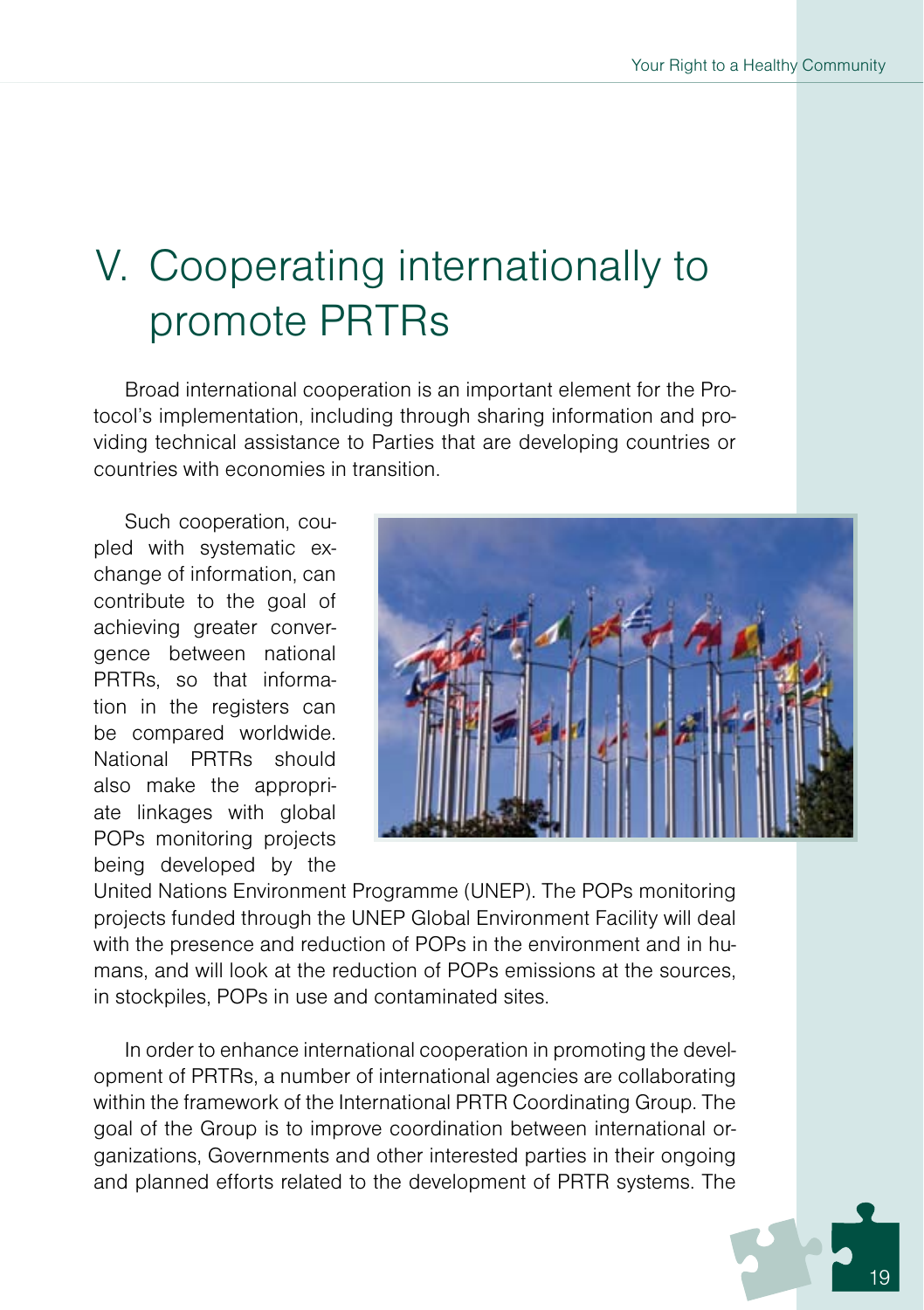Coordination Group encompasses, among others, the Organization for Economic Cooperation and Development (OECD), the United Nations Environment Programme (UNEP) and the United Nations Institute for Training and Research (UNITAR), as well as UNECE, which, through the Aarhus Convention secretariat, provides the secretariat to the Group. Governments active in promoting PRTRs also participate in the Group.

The Coordinating Group provides a means to ensure coordination among international organizations and Governments for PRTR capacitybuilding activities and to establish synergies between activities undertaken by different stakeholders, through the sharing of information, experiences and lessons learned between its participants. The Coordinating Group also serves to promote capacity-building for PRTR systems in developing countries and countries with economies in transition.

To assist donors with the identification of capacity-building needs, the partner organizations have developed a matrix of capacity-building activities. The matrix can be found at http://apps.unece.org/ehlm/pp/ NIR/RLsearch.asp.

Another useful information tool to emerge from the International PRTR Coordination Group is a global information portal for PRTR activities at http://www.prtr.net. This website provides important information on activities by countries and organizations around the world. It also provides countries with technical information on the development and improvement of PRTR programmes. PRTR.net is hosted by UNEP/ GRID-Arendal in partnership with the UNECE.

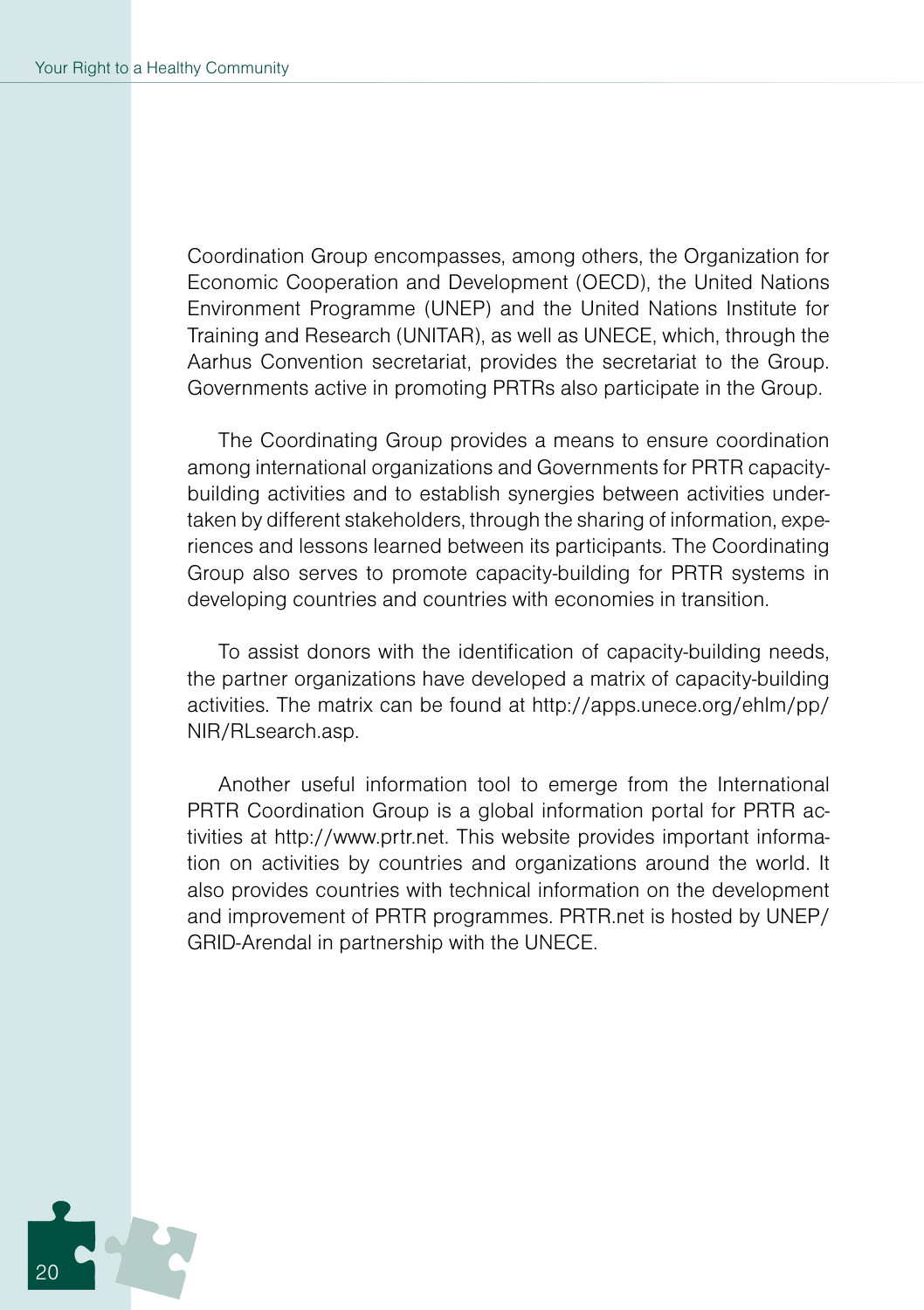## VI.Further information

More information on the Protocol is available on the UNECE PRTR web pages:

**http://www.unece.org/env/pp/prtr.htm**

More information on PRTRs is available at:

**http://www.prtr.net**